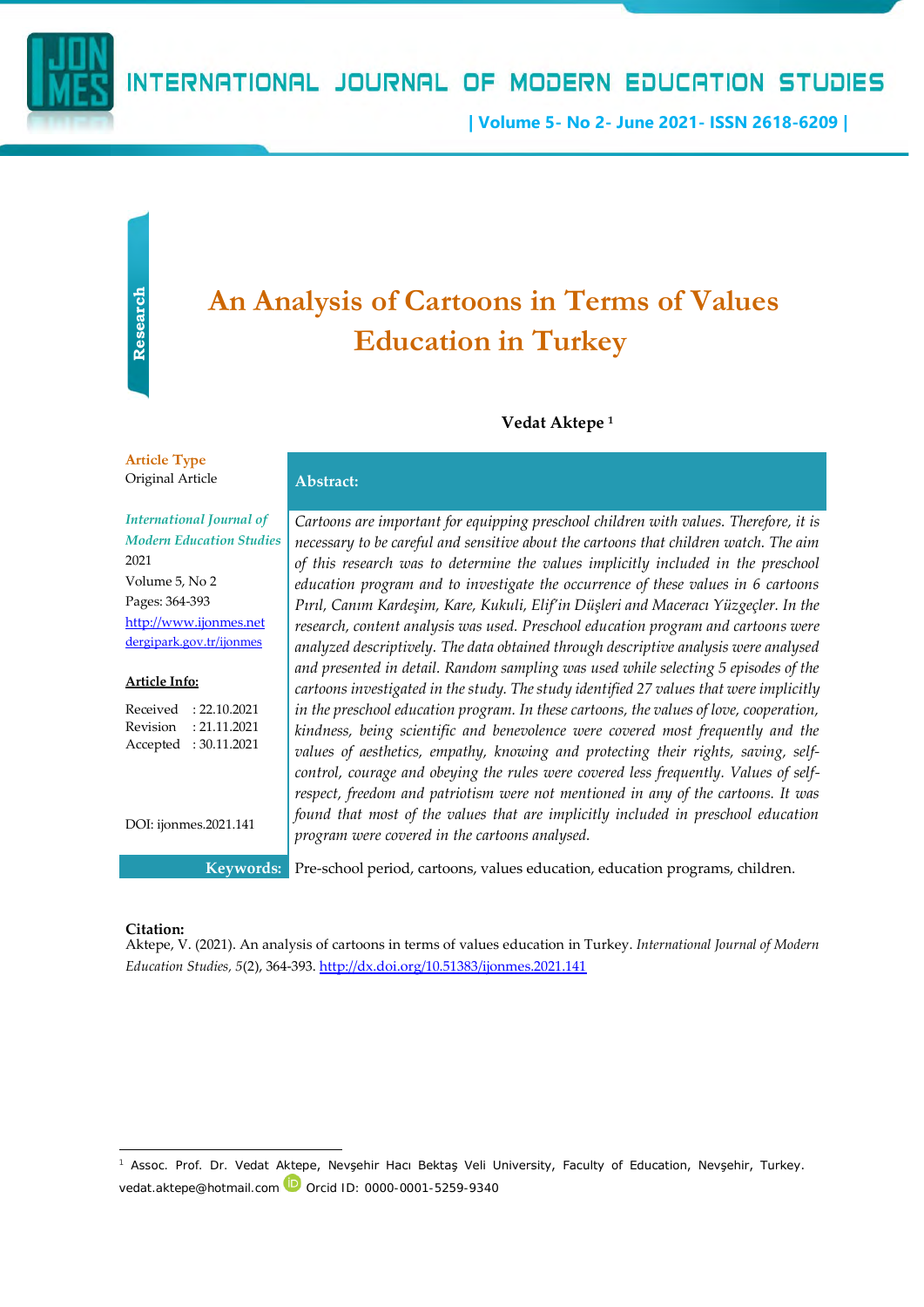## **INTRODUCTION**

The way of thinking and behavior of the individuals in the society are considered important for the order and peace of the society. In this sense, human relations and cultural environment characteristics should be considered in the context of values (Özkan, 2011). Values are effective throughout the life of an individual in shaping his life and directing his behaviors (Yel & Aladağ, 2009). They are the criteria that an individual uses when making decisions (Lockwood, 2009) and are considered important for the individual or society (Friedman, Kahn, Borning & Huldtgren 2006). A value is a compass that individuals can draw a roadmap for, a touchstone with which they can find a place in society, a locomotive that directs their personality and nurtures their character, and a form of understanding that affects their happiness and decision-making processes (Aktepe & Gündüz, 2021). Values have a very important place in examining and explaining the behavior of individuals, and people make their choices based on their values while preferring one behavior to another (Sarı, 2005). Values represent a specific mode of conduct in terms of normative standards and an individual can learn the criteria that determine his or her behavior by noticing what is right and wrong according to the basic rules of the society (Beil, 2003; Rokeach 1973). In this sense, value can be defined as the basic principles and beliefs that guide and determine the individual's behavior (Halstead & Taylor, 2000; Ekşi &Katılmış 2011).

Values are unifying elements and cultural heritage of the society which are passed on to future generations. Values can even be thought as the character of the society. The values that develop and sustain the society should be acquired by school children (Aktepe & Gündüz, 2020). Thus, modern and effective schools and education are important for students to gain character and receive good education (Lickona, 1991).

Values education is also known as character education or moral education. It has positive impacts on students' moral and character development and social competencies in addition to their academic achievement at schools (Berkowitz, 2011). It is possible for children to learn the important values of the time from an early age and for new generations to grow up by learning these values with the effective values education planning. Thornberg (2006) states that it is important for students to participate actively in teaching and learning values and the formulation and implementation of the rules. Ulusoy & Dilmaç (2018) state that for a quality values education, values should be emphasized in schools, analysis should be supported with reasoning, responsibility should be shared equally in interaction with society and a democratic environment should be provided. Kirschenbaum (2000) argues that the teacher urges all students to reflect on and discuss ideas freely during reading, writing, thinking, speaking and discussion of the selected activities, and this helps clarify and develop values.

It can be argued that society's orientation towards the good and the right is only possible with a well-organized character and values education (Tüzel İşeri, 2019). Values education aims to teach children social and moral values and protect children before they

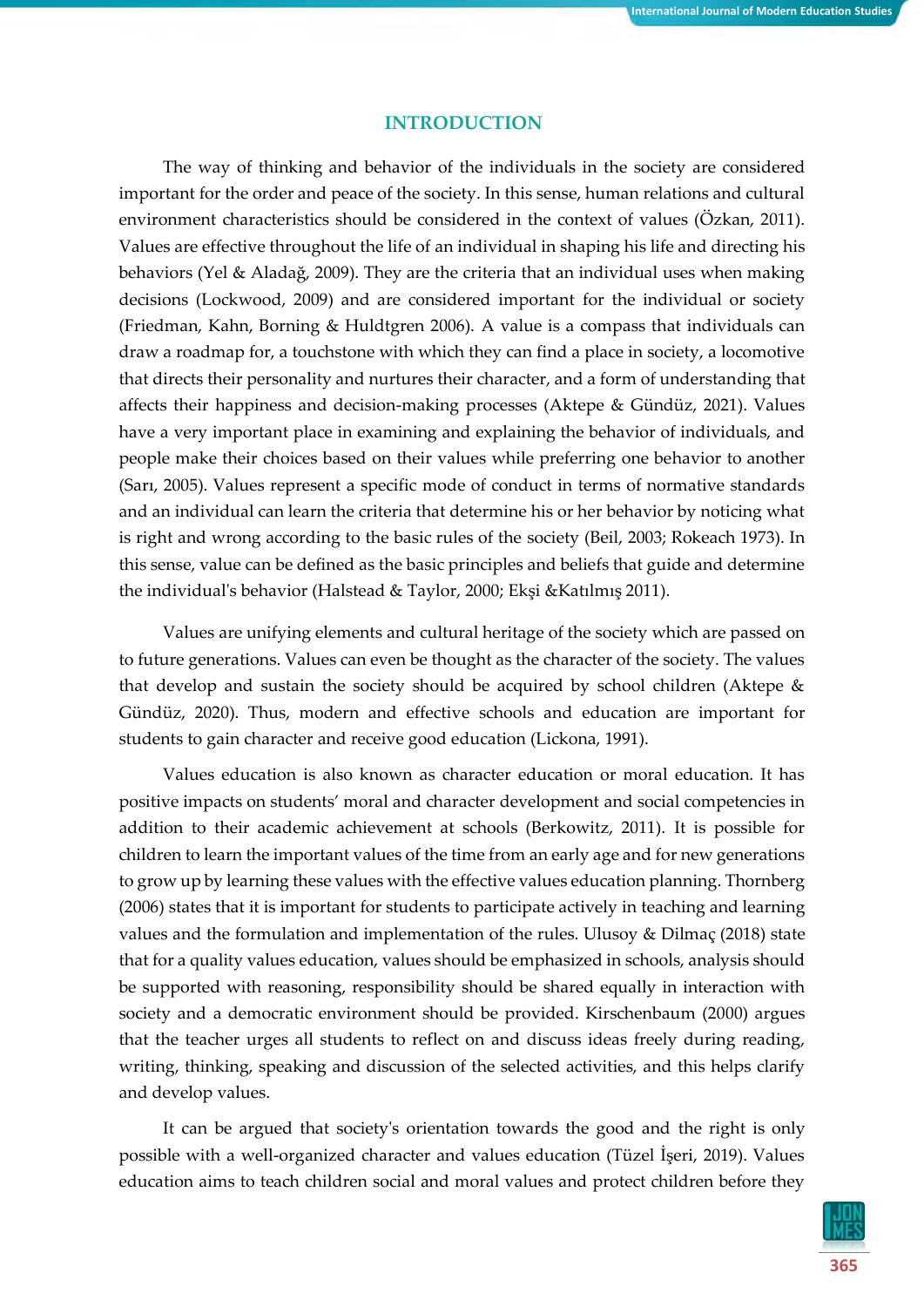are harmed (Bhave, 2016). Regarding human and cultural development, values education points to the values that individuals should have to achieve the goal to be a good human being. Economic development plans, on the other hand, are tools to provide a quality life for good human beings (Öztürk Demirbaş, 2019). In order to develop the system of values education, all components of the system should be reviewed, parents should be involved and the system at schools should be strengthened and assimilated into the society (Pathania, 2011).

It is argued that children who attend a quality preschool program have enhanced language, mind, body, social and emotional development than non-attending peers due to the fact that the personalities of children begin to develop at an early age, and they have less problems in adapting to the environment and school (Hong, 2003). It is known that the preschool period is a critical time for all developmental domains (Oruç, Tecim & Özyürek, 2011). Therefore, the inclusion of the skills and values that contribute to student's character development in preschool education period is important for the well-being and development of both students and society.

Children usually watch cartoons on television in accordance with their personal needs and tastes (Turp Özdemir, 2020). Cartoons are tools that play an important role in the development of children's aesthetic and artistic values and in the acquisition of values (Zebrowski, 2017). It can be stated that cartoons can be used for educational purposes and are a source of information. Therefore, it is necessary to offer children an opportunity to watch the cartoons that reflect the values of the society in which they live (Cebeci & Demir, 2018).

Cartoons can be used as an important resource in helping children acquire values and social elements such as kindness, cooperation, respect for differences, and tolerance (Habib & Soliman, 2015). In addition, children's motivation towards the lessons and their interaction in the class can be improved by using cartoons in lessons (Kabooha, 2016). Discussing the events and characters in the cartoons can make the students think about the subject. In addition, the students' analysis and evaluation skills can be developed in a democratic environment by presenting different views, thus teaching the importance of respecting others (Aktepe, 2019).

The use of cartoons in the learning environment enables students to transfer knowledge and can increase their learning motivation, in-class interactions and interests (Rosen, 2009). Children prefer cartoons that match their age and characteristics and their interests differ based on their age and the economic level of their families but good voice, attractive visual effects and coloring affect children's interests in cartoons (Habib & Soliman, 2015).

It can be argued that it is important to choose and use cartoons especially in character and values education (Habib & Soliman, 2015). While cartoons entertain children, they can teach values, and their visual and auditory aspects can also attract children's attention.

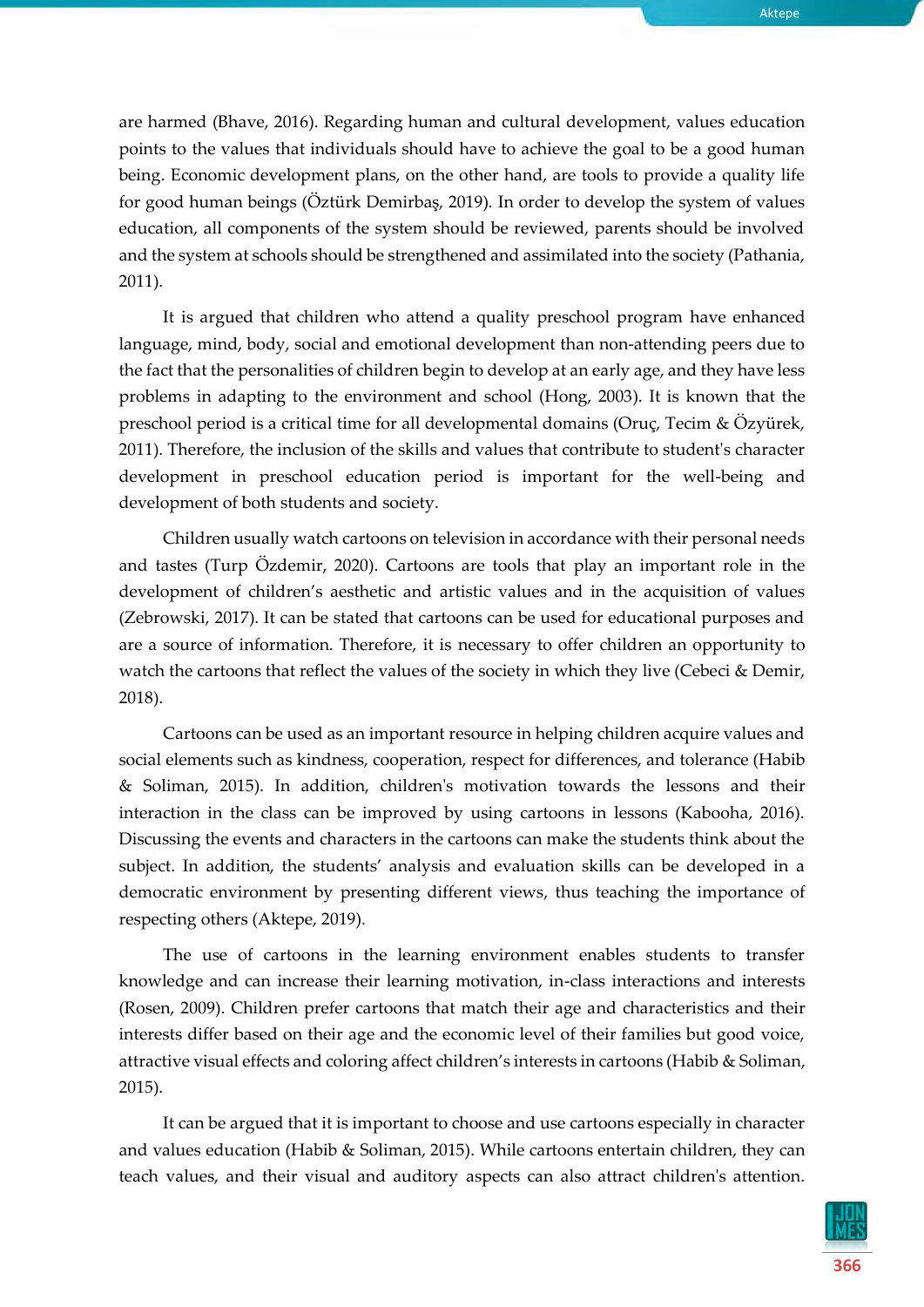Therefore, cartoons can have an important place in the character and values education of children. Within the scope of the research, six cartoon programs were investigated in terms of values education. In the study, the following cartoons were analysed: Pırıl, Canım Kardeşim (Dear Bro/Sis), Kare (Square), Kukuli, Elif'in Düşleri (Elif's dreams) and Maceracı Yüzgeçler (Adventurous Fins). Five episodes that were randomly selected from each cartoon were analysed.

#### **Significance**

Preschool education is a period which helps children gain self-confidence and affects their development positively by discovering their abilities, developmental characteristics, individual differences, and personalities from birth to the beginning of primary school (Zembat, 1994). Pre-school education provides rich stimuli and environment possibilities in accordance with the development levels of individuals and support their physical and social development (Gültekin Akduman, 2012). For this reason, it is important to determine the values which are taught implicitly in preschool education program and teachers should be aware of these values (Alkan, 2017; Balıkcı, 2015; Dirican & Dağlıoğlu, 2014). Teachers can organize the activities according to these values so that the values can be acquired by children in pre-school education (Akpınar & Özdaş, 2013; Aküzüm & Ergenekon, 2021; Sapsağlam & Ömeroğlu (2016).

Preschool education period is an important period when children are in the process of forming skills, values and character. During this period, they can learn through observation and then reflect on their behavior. Thus, they begin to acquire knowledge, skills and values by trying and imitating the behavior they take as role model. In addition, it is important to carry out teaching and providing skills and values in a planned manner and offer rich learning environments.

Personality development in the preschool period is shaped by family, environment and school. During this period, children often interact with television, which is a mass media tool. Therefore, learning takes place by modeling from television (Ozkan & Yılmaz, 2016). This shows us that cartoons are an important part of the development of preschool children as the children learn by modelling and identifying himself or herself with a model while developing personality (Toksoy & Sapasağlam, 2019; Yorulmaz, 2013). Cartoons do not limit the imagination of children and present events and situations in a funny and colorful way. The child who takes the cartoon hero as a model can imitate his or her behavior. However, adopting them as role models can have negative effects on a child (Kalaycı, 2015).

In the preschool period, children show interest in and watch cartoons (Doğan & Göker, 2012; Yazıcı, Yaman Baydar & Kandır, 2019). They can learn by imitating many discourses, visuals, behavior and actions they see in cartoons. They can learn every behavior they watch or see. Thus, cartoons can be used to teach skill or value in preschool period. In the research, cartoons that have an important place for preschool children and the values and behavior in these cartoons were investigated and discussed. Determining the values in

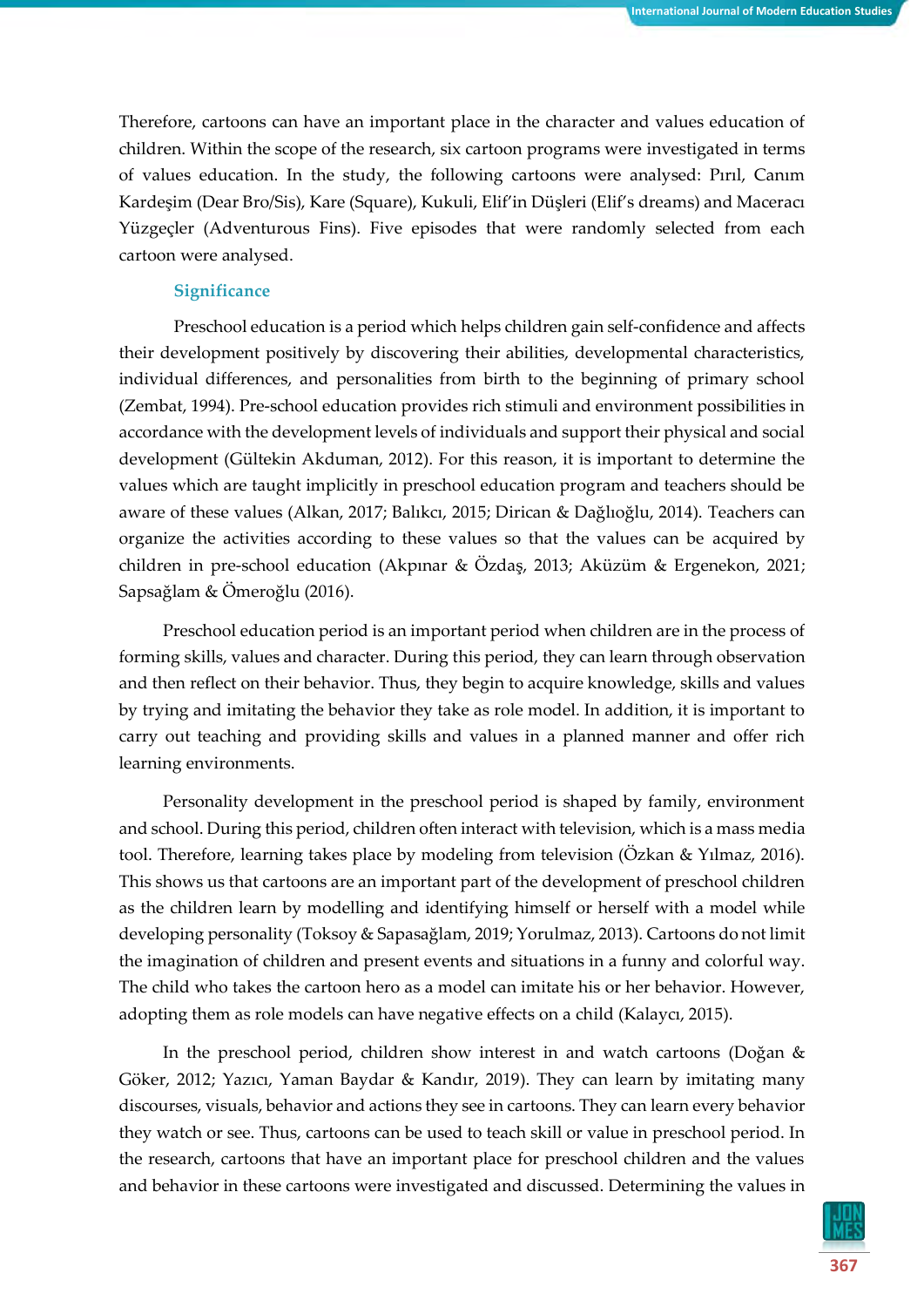the content of the cartoons watched by preschool children is important in terms of the value education of children. Therefore, it is expected that the research will contribute to the field.

#### **Purpose**

The aim of the study is to evaluate the values implicitly included in the Turkish preschool education program and investigate whether those values are covered in cartoons in terms of values education. Preschool period is a critical period in terms of values education. For this reason, values education should be on the targeted values and these values should be given deliberately in this period. The research aimed to answer the question "What are the values that are implicitly included in preschool education program?

*Based on the aim of the study given above the study attempts to answer the following research questions:*

**1.** Which values are implicitly included in preschool education program?

**2.** What is the frequency of the occurrence of the values implicitly included in the preschool education program in these cartoons?

**3.** In which episodes of the cartoons these values are covered?

**4.** What are the most frequently emphasized values in cartoons?

#### **METHOD**

#### *Model of the Study*

In the study, content analysis was used. Yıldırım & Şimşek (2016) state that content analysis includes the analysis of written materials or multiple documents containing information about the targeted phenomenon or phenomena in a certain period of time depending on the research question.

The data, both visual and written text, were collected from the episodes of the cartoons used as documents and each episode is regarded as a document. Within the framework of the values determined in the pre-school education program, these cartoons were described. Descriptive analysis was used in the analysis of the data obtained from the cartoons, and it was presented in detail.

#### *Sample*

The sample of the study consisted of the cartoons broadcast on TRT Çocuk and Minika Çocuk channels. Five episodes of the following cartoons were analysed: Pırıl, Canım Kardeşim, Kare, Kukuli, Elif'in Düşleri and Maceracı Yüzgeçler.

The cartoons Pırıl, Canım Kardeşim, Kare and Elif's Dreams were chosen because they were still broadcast on TRT Çocuk channel (Turkish Radio and Television Corporation), the



Aktepe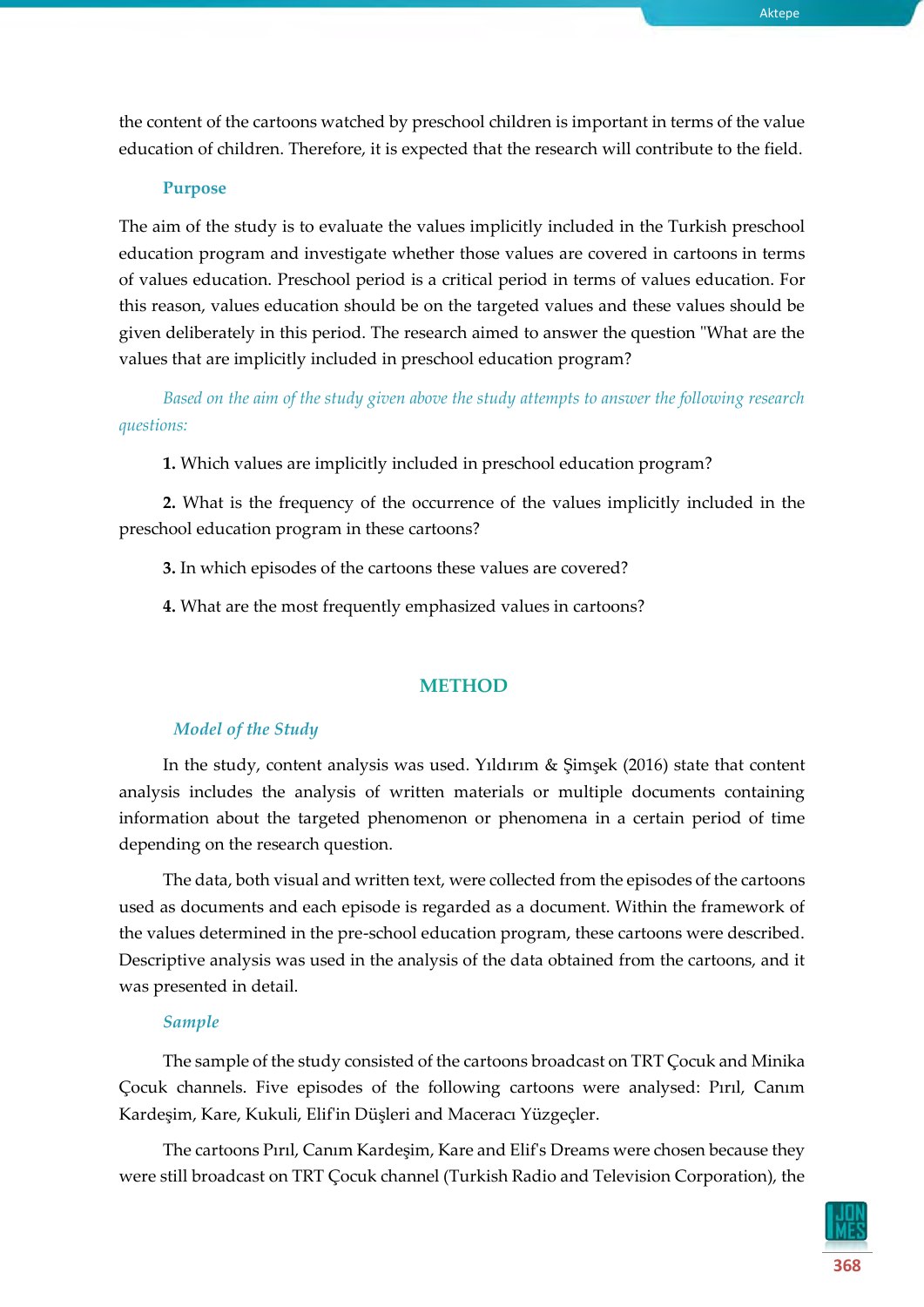national public broadcaster, and all of them were domestic production. These cartoons were for pre-school and primary school children. Pırıl, its leading character, who sets role model behavior about responsibilities, is rich in values education and could attract children's attention (Güden Altmış & Altun, 2021). Canım Kardeşim Benim and Elif'in Düşleri were among the cartoons that children watch the most (Ünsal, 2019; Yıldız, 2016). The absence of physical violence in Canım Kardeşim (Yıldız, 2016), the frequent use of cognitive skills such as questioning in Elif'in Düşleri (Arslan, 2018) was one of the reasons to select these cartoons. Kare was also one of the cartoons that children watch the most. This cartoon was selected as it contains many elements on the cognitive, social, emotional, language, motor and selfcare development areas (Cengiz, İlçi Küsmüş & Ramazan, 2020).

Kukuli and Maceracı Yüzgeçler were chosen because they were still broadcast on TRT Çocuk and Minika Çocuk, a private TV broadcaster, and they were domestic productions for pre-school and primary school children. Kukuli is a cartoon series presented in accordance with the subjects of EBA (Education Information Network) educational videos (Alpay & Okur, 2021). In its educational topic videos, topics related to the acquisition of concepts, cause-effect relationships, social rules, awareness of healthy and safe life in the pre-school education program were covered. Kukuli increases children's interest by incorporating the audio and visual components of motion graphics with education (Aydoğdu Torbacı, 2019). It was still broadcast on TRT Çocuk and had a large audience. Maceracı Yüzgeçler, a feature-length animated film produced in Turkey (Kozan, 2021), was selected for this study because it shows the İstanbul silhouette, mosque figure, Turkish flags and the use of Turkish characters (Kaya & Atuk, 2020).

## **Pırıl**

Pırıl first aired in 2019 and was still shown on TRT Çocuk channel. It is a Turkish production and targets the pre-school and primary school students (Pırıl, 2020; Tarnet, 2020, cited in Duman & Koçtürk, 2021; Pırıl, 2021).

#### **Canım Kardeşim**

The cartoon, Canım Kardeşim, is a Turkish-made cartoon that aired on the TRT Çocuk, in 2012 and was still broadcast. Its target audience is pre-school children. It is about family life and tells about the daily events that take place at a family home including a mother, father, two sisters and a brother in a detached house with a garden (Özkar & Aytaş, 2021; Canım Kardeşim, 2021).

## **Kare**

Kare includes elements on cognitive, linguistic, motor, social and emotional development (Cengiz, İlçi Küsmüş & Ramazan, 2020). It is aired on TRT Çocuk. Its target audience is pre-school children. Four friends try to find solutions to the problems of the society and help people (Kare, 2021).

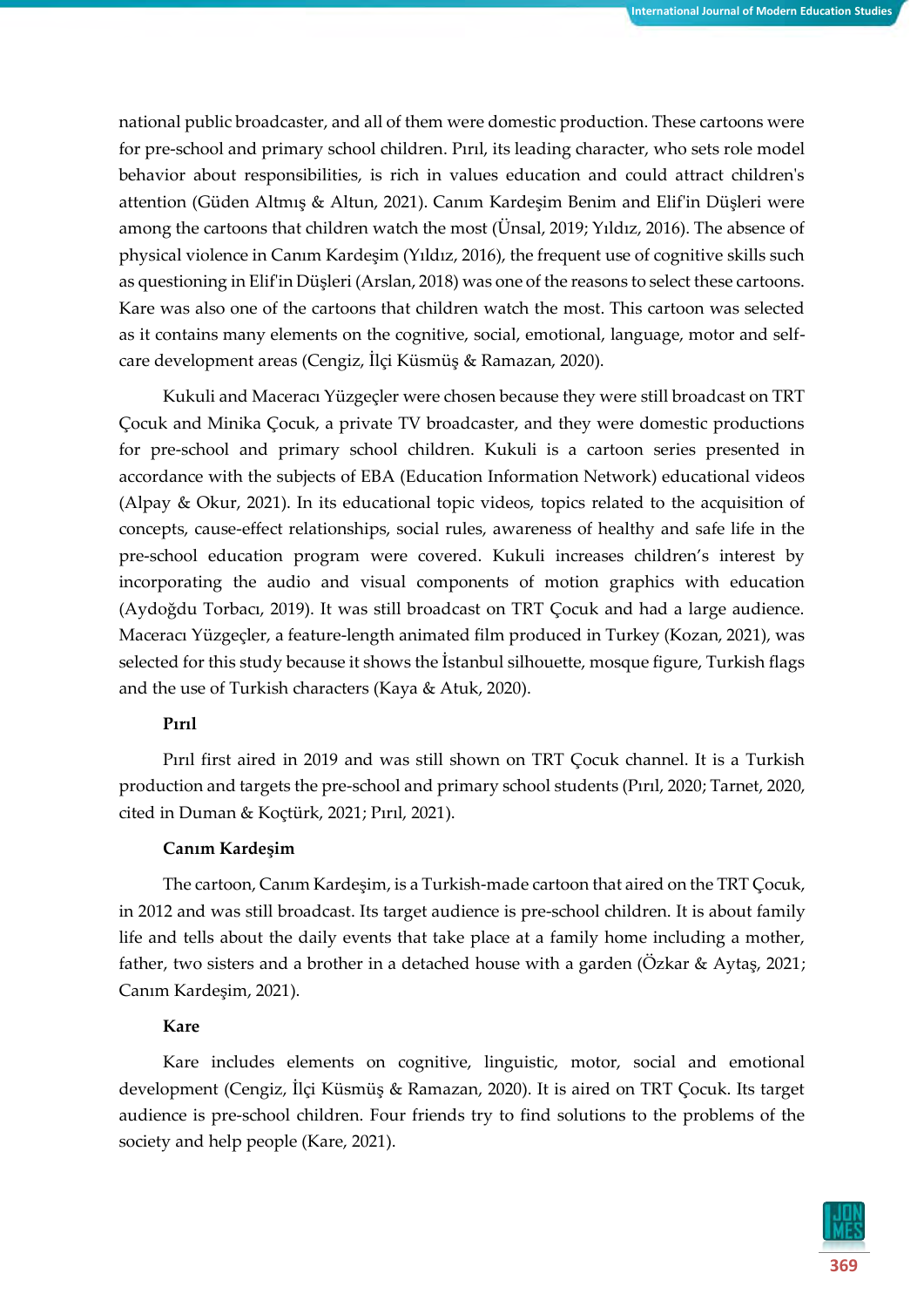#### **Kukuli**

This cartoon was broadcast on TRT Çocuk and targets pre-school children. Kukuli is a monkey who learn new things with his friends, Tinky and Minky (Kukuli, 2021).

## **Elif'in Düşleri**

It is a Turkish-made cartoon that was aired on TRT Çocuk. Elif talks to vegetables and play with them while getting information about them. She learns the benefits of fruits and vegetables, delicious and healthy meals, vitamin values and much more from them (Elif'in Düşleri, 2021).

#### **Maceracı Yüzgeçler**

It is a Turkish-made cartoon and has been aired on the Minika Çocuk's channel. The major character is Biba who is a tiny mullet who is interested in books and reading. Like other children, he is happy to go to school and learn new things every day. Biba embarks on mysterious adventures by discovering new things every day with his cute friends Çupa, Tuti, Babu, Taka Hamsi and Mermaid Alesta who have different personalities (Maceracı Yüzgeçler, 2021).

#### *Data Collection Tools*

In the research, first, cartoon programs were reviewed and the relevant studies in the literature were examined. Then, the cartoons were determined for this study. The data in the research were limited to cartoons "Pırıl's 24th, 25th, 27th, 28th, 29th episodes; Canım Kardeşim's 15th, 16th, 28th, 51th, 78th episodes; Kare's 3rd, 37th, 41st, 49th, 50th episodes; Kukuli's 1st, 2nd, 3rd, 4th, 5th episodes; Elif'in Düşleri's 1st, 4th, 21st, 33rd, B episodes; Maceracı Yüzgeçler's 2nd, 9th, 17th, 20th, 27th episodes". Random sampling was used while selecting the 5 episodes of the cartoons selected for the research.

## *Data Collection Procedure and Data Analysis*

First, the preschool education programs were review and the values implicitly included in the preschool education programs were determined. The program included "general aims of Turkish national education, the basic principles of pre-school education, the importance of pre-school education, social-emotional development gains, self-care skills, the introduction and start of the day sections of the preschool education program" and the data were analysed using content analysis method. In addition, in line with the purpose of the research, the presence of values in the cartoons Pırıl, Canım Kardeşim, Kare, Kukuli, Elif'in Düşleri and Maceracı Yüzgeçler were detected and the data were analyzed through content analysis. The analysis included checking the occurence of values, whether the cartoons include the values in the relevant episodes, how often they are emphasized and how they are included.

Preschool education program and the data obtained from the cartoons were analysed descriptively. The data obtained during the descriptive analysis were presented in detail.

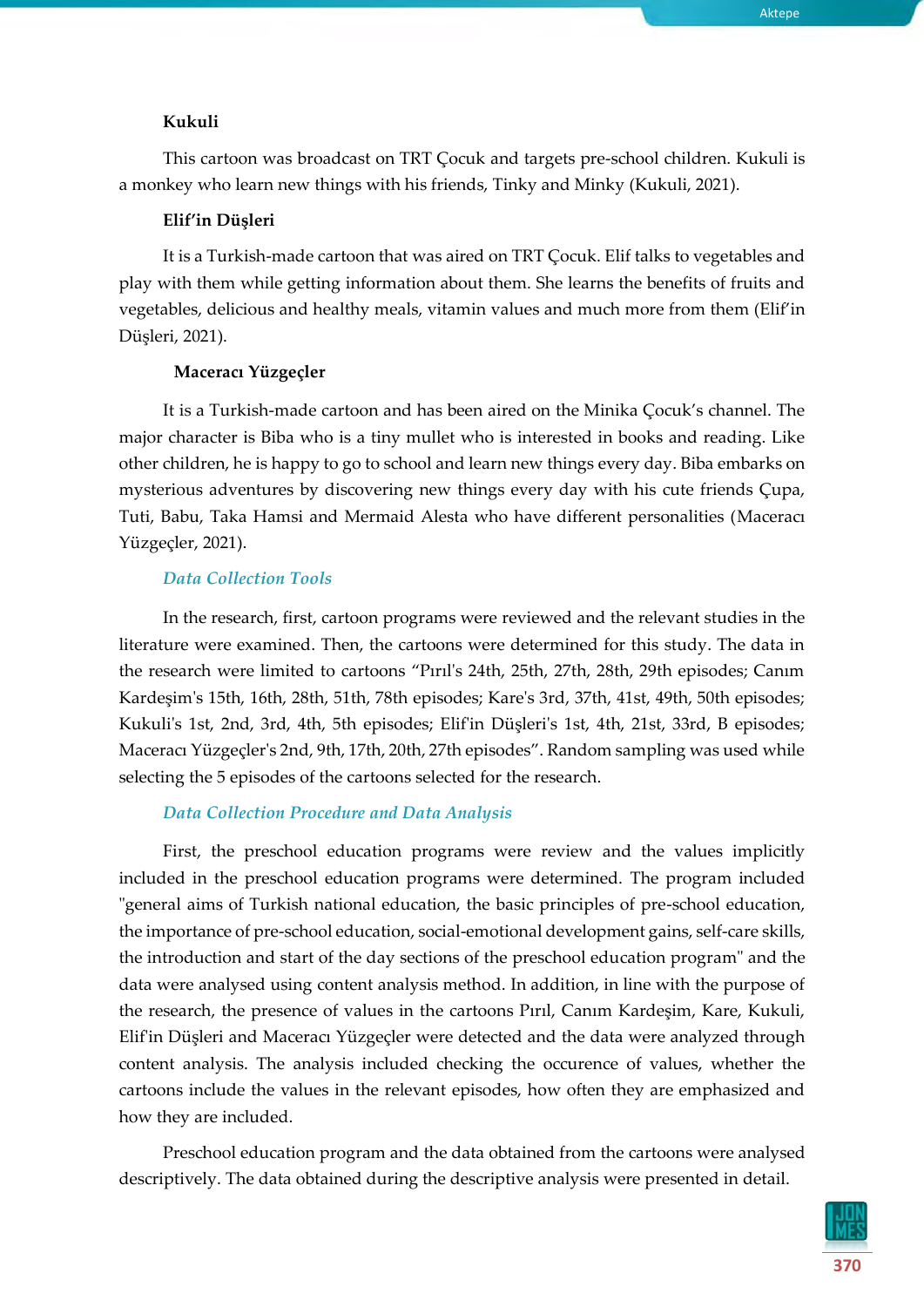#### *Research Ethical Consent*

In this study, all rules stated to be followed within the scope of "Higher Education Institutions Scientific Research and Publication Ethics Directive" were followed. None of the actions stated under the title "Actions Against Scientific Research and Publication Ethics", which is the second part of the directive, have not been carried out.

Ethical review board name: Nevşehir Hacı Bektaş Veli University

Ethics Committee Date of ethics review decision: 25.10.2021

Ethics assessment document issue number: 306

## **RESULTS**

## **1. What values are implicitly included in preschool education program published in 2013?**

Identifying and revealing these values, which were implicitly included in the curriculum, is important due to the fact that it will shed light on value educators. Thus, the preschool education program (MEB, 2013) was analysed and the values that were implicitly conveyed were determined by examining the subject headings in Table 1. The values implicitly taught in 2013 preschool education program are presented in Table 1 below:

#### **Table 1**

| Sections in the education program                       | <b>Values</b>                                                                                                                                                                                                                                                  |
|---------------------------------------------------------|----------------------------------------------------------------------------------------------------------------------------------------------------------------------------------------------------------------------------------------------------------------|
| General aims of the Turkish national education          | Patriotism, keeping the culture alive, responsibility,<br>being scientific, health, freedom, cooperation,<br>respect                                                                                                                                           |
| Basic principles of the pre-school education            | Respect, tolerance, solidarity, cooperation, love,<br>sharing, responsibility, benevolence, freedom,<br>keeping the culture alive, self-respect, self-<br>confidence and self-control                                                                          |
| Significance of the pre-school education                | Freedom, health, giving importance to family unity,<br>love, respect                                                                                                                                                                                           |
| Social and affective outcomes                           | Empathy, respect, environmental awareness,<br>saving, knowing and protecting their rights,<br>freedom, keeping the culture alive, responsibility,<br>greeting, obeying the rules, aesthetics, kindness,<br>self-confidence, sharing, benevolence, self-respect |
| Acquisition of self-care skills                         | Cleanliness, health                                                                                                                                                                                                                                            |
| Introduction of the pre-school education program        | Cleanliness, health, freedom, keeping the culture<br>alive, respect, responsibility, cooperation                                                                                                                                                               |
| Start of the day in the pre-school education<br>program | Greetings, health, courage                                                                                                                                                                                                                                     |

*Values that are implicitly included in the preschool education program*

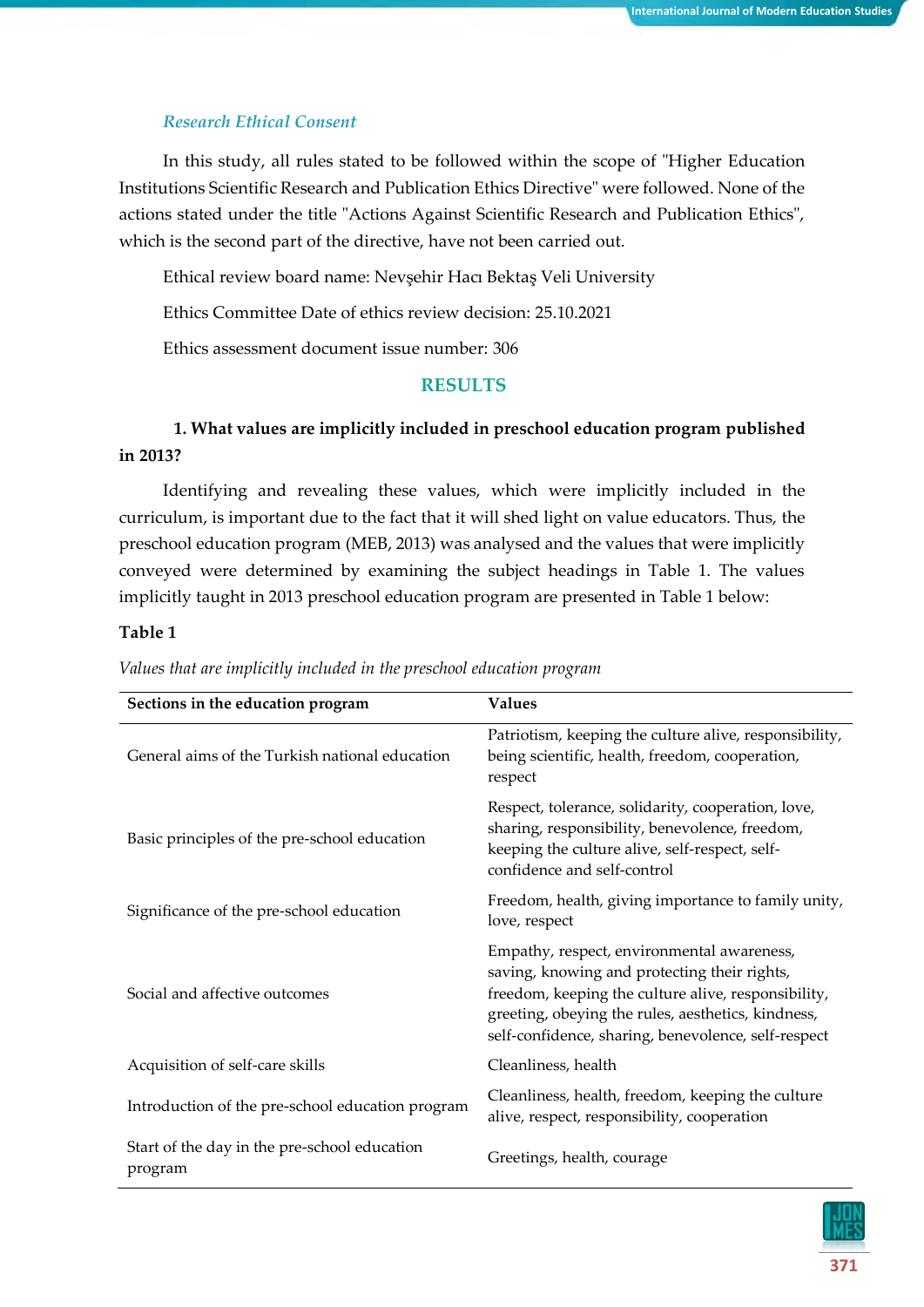Table 1 shows that the values determined in the 2013 preschool education program are, tolerance, responsibility, cooperation, love, respect, benevolence, solidarity, sharing, knowing and protecting the rights, empathy, freedom, greeting, self-confidence, selfrespect, self-control, keeping culture alive, patriotism, family unity, health, aesthetics, cleanliness, being scientific, saving, environmental awareness, courage, obeying the rules and kindness.

Five episodes from six cartoons (Pırıl, Kare, Canım Kardeşim, Kukuli, Elif'in Düşleri and Maceracı Yüzgeçler) that appeal to preschool children were analysed according to 27 values in the preschool education program and the occurrence of these values in these cartoons were determined.

## **2. What is the frequency of the occurrance of values in cartoons that are implicitly included in the preschool education program?**

Values were determined according to the event and situation displayed verbally or visually in the cartoon episodes. The frequency of the occurrence of the values in five episodes of six cartoons (Pırıl, Kare, Canım Kardeşim, Kukuli, Elif'in Düşleri and Maceracı Yüzgeçler) is presented in Table 2.

## **Table 2**

| <b>Values</b>                     | Frequency (n)  | Percentage (%) |  |
|-----------------------------------|----------------|----------------|--|
| Responsibility                    | 3              | 13             |  |
| Love                              | $\overline{2}$ | 8.6            |  |
| Tolerance                         | $\overline{2}$ | 8.6            |  |
| Benevolence                       | $\overline{2}$ | 8.6            |  |
| Solidarity                        | $\overline{2}$ | 8.6            |  |
| Self-confidences                  | $\overline{2}$ | 8.6            |  |
| Being scientific                  | $\overline{2}$ | 8.6            |  |
| Respect                           | $\mathbf{1}$   | 4.3            |  |
| Cooperation                       | $\mathbf{1}$   | 4.3            |  |
| Knowing and protecting the rights | $\mathbf{1}$   | 4.3            |  |
| Greeting                          | $\mathbf{1}$   | 4.3            |  |
| Self-control                      | $\mathbf{1}$   | 4.3            |  |
| Giving importance to family unity | $\mathbf{1}$   | 4.3            |  |
| Courage                           | $\mathbf{1}$   | 4.3            |  |
| Kindness                          | $\mathbf{1}$   | 4.3            |  |
| Total number of values 15         | 23             | 100            |  |

*Frequency of the occurence of values in the cartoon Pırıl*

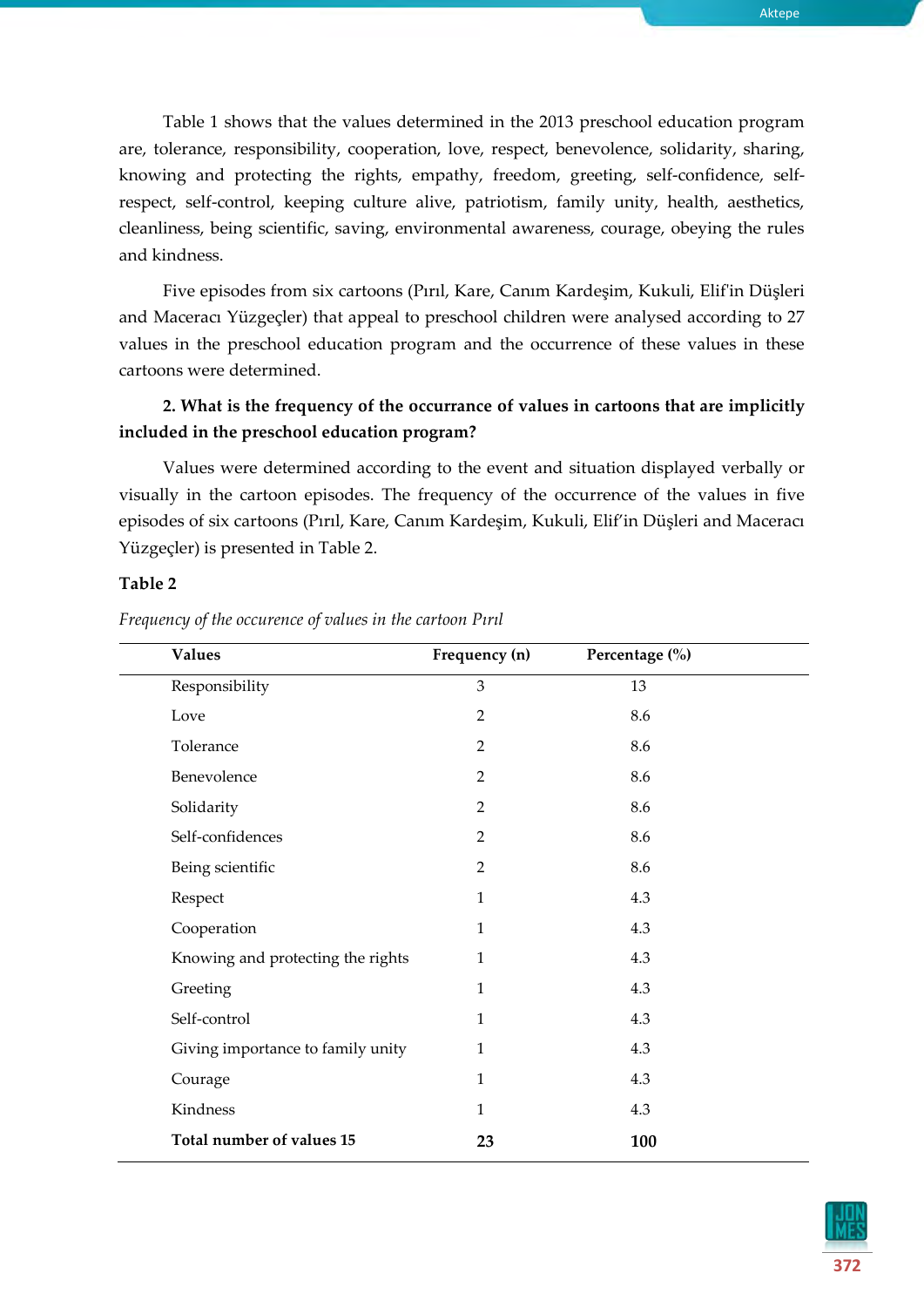As can be seen in Table 2, in the five episodes of the Pırıl cartoon (Episodes 24, 25, 27, 28 and 29), there were a total of 15 values and they were mentioned 23 times. The most frequently occurring values were as follows: responsibility (3), love (2), tolerance (2), benevolence (2), solidarity (2), self-confidence (2) and being scientific (2). Less frequently appearing values were as follows: respect (1), cooperation (1), knowing and protecting one's rights (1), greeting (1), self-control (1), giving importance to family unity (1), courage (1) and kindness (1). Responsibility was the most frequently occurring value in the episodes of Pırıl cartoon.

#### **Table 3**

| <b>Values</b>                     | Frequency (n)  | Percentage (%) |
|-----------------------------------|----------------|----------------|
| Giving importance to family unity | 4              | 16.6           |
| Respect                           | 3              | 12.5           |
| Sharing                           | $\mathfrak{Z}$ | 12.5           |
| Keeping the culture alive         | 3              | 12.5           |
| Love                              | $\overline{2}$ | 8.3            |
| Health                            | $\overline{2}$ | 8.3            |
| Kindness                          | $\overline{2}$ | 8.3            |
| Cooperation                       | $\mathbf{1}$   | 4.1            |
| Tolerance                         | $\mathbf{1}$   | 4.1            |
| Solidarity                        | $\mathbf{1}$   | 4.1            |
| Cleaning                          | $\mathbf{1}$   | 4.1            |
| Being Scientific                  | $\mathbf{1}$   | 4.1            |
| Total number of values: 12        | 24             | 100            |

*Frequency of the occurrence of values in Canım Kardeşim*

Table 3 shows that the five episodes of the Canım Kardeşim cartoon (episodes 15, 16, 28, 51 and 78) contained 12 values and they were mentioned 24 times. The most frequently appearing values were giving importance to family unity (4), respect (3), sharing (3), keeping the culture alive (3). Less frequently mentioned values were love (2), health (2), kindness (2), cooperation (1), tolerance (1), solidarity (1), cleanliness (1) and being scientific (1). The most frequent value in the episodes of Canım Kardeşim was the value of giving importance to family unity.

#### **Table 4**

*Frequency of the occurrence of values in Kare*

| <b>Values</b>    | Frequency (n) | Percentage $(\% )$ |
|------------------|---------------|--------------------|
| Cooperation      | G             | 19.2               |
| Being scientific | C             | 19.2               |

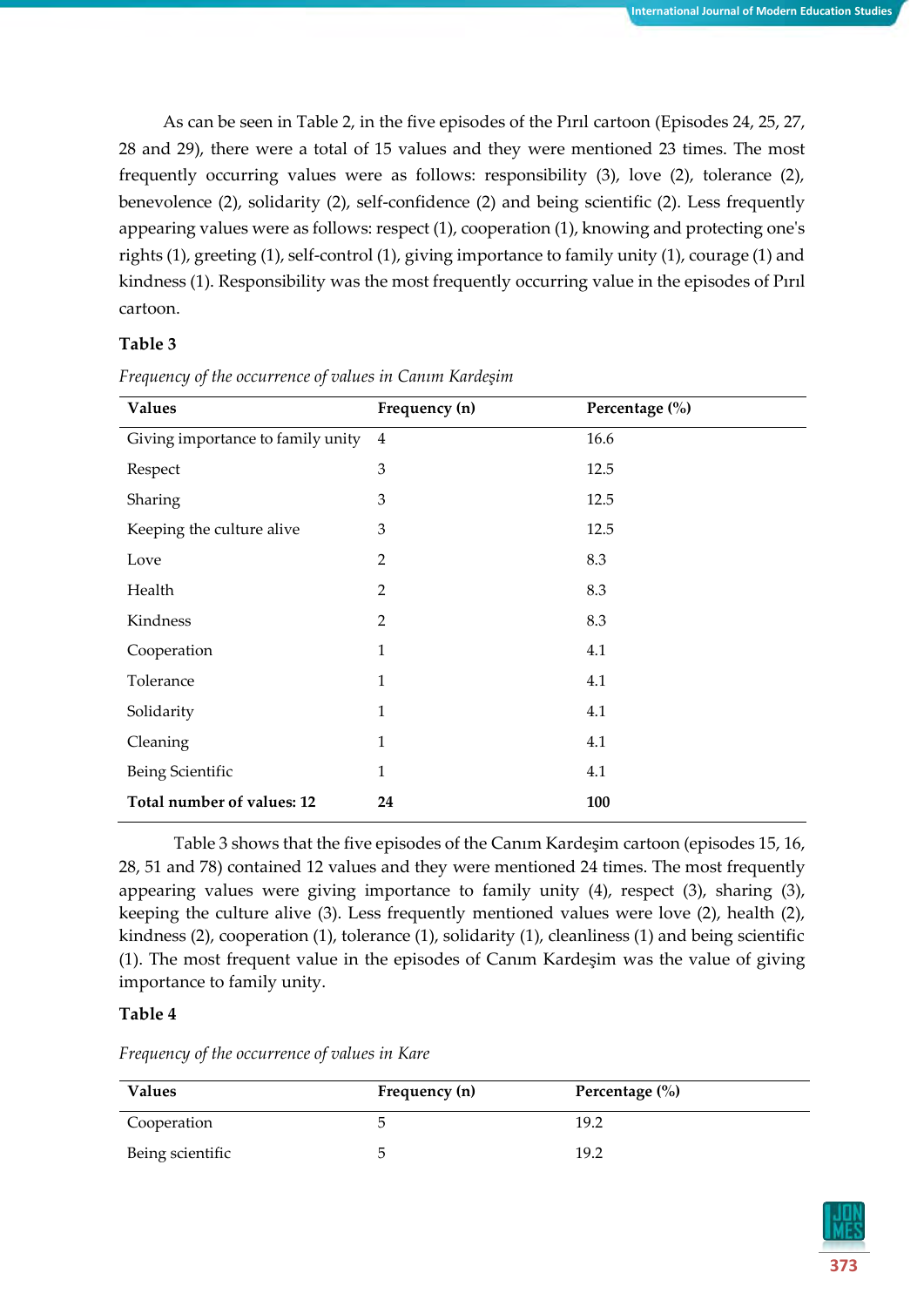| Aktepe |  |
|--------|--|

| Benevolence                | 3              | 11.5 |
|----------------------------|----------------|------|
| Tolerance                  | $\overline{2}$ | 7.7  |
| Solidarity                 | $\overline{2}$ | 7.7  |
| Courage                    | $\overline{2}$ | 7.7  |
| Responsibility             | $\mathbf{1}$   | 3.8  |
| Love                       | $\mathbf{1}$   | 3.8  |
| Respect                    | 1              | 3.8  |
| Sharing                    | 1              | 3.8  |
| Sef-confidence             | 1              | 3.8  |
| Saving                     | 1              | 3.8  |
| Environmental awareness    | 1              | 3.8  |
| Total number of values: 13 | 26             | 100  |
|                            |                |      |

Table 4 shows that there were 13 values and they were mentioned 26 times in five episodes of Kare cartoon (episodes 3, 37, 41, 49 and 50). Most frequently appearing values were as follows: cooperation (5), being scientific (5) and cooperation (3). Less frequently mentioned values were tolerance (2), solidarity (2), courage (2), responsibility (1), love (1), respect (1), sharing (1), self-confidence (1) saving (1) and environmental awareness (1). The most frequently occurring values in the episodes of Kare cartoon were cooperation and being scientific.

## **Table 5**

| <b>Values</b>             | Frequency (n)  | Percentage (%) |
|---------------------------|----------------|----------------|
| Love                      | 5              | 22.7           |
| Cooperation               | 3              | 13.6           |
| Sharing                   | 2              | 9              |
| Cleanliness               | $\overline{2}$ | 9              |
| Obeying the rules         | $\mathbf{2}$   | 9              |
| Kindness                  | $\overline{2}$ | 9              |
| Responsibility            | 1              | 4.5            |
| Benevolence               | $\mathbf{1}$   | 4.5            |
| Solidarity                | $\mathbf{1}$   | 4.5            |
| Empathy                   | $\mathbf{1}$   | 4.5            |
| Saving                    | 1              | 4.5            |
| Environmental awareness   | 1              | 4.5            |
| Total number of vaues: 12 | 22             | 100            |

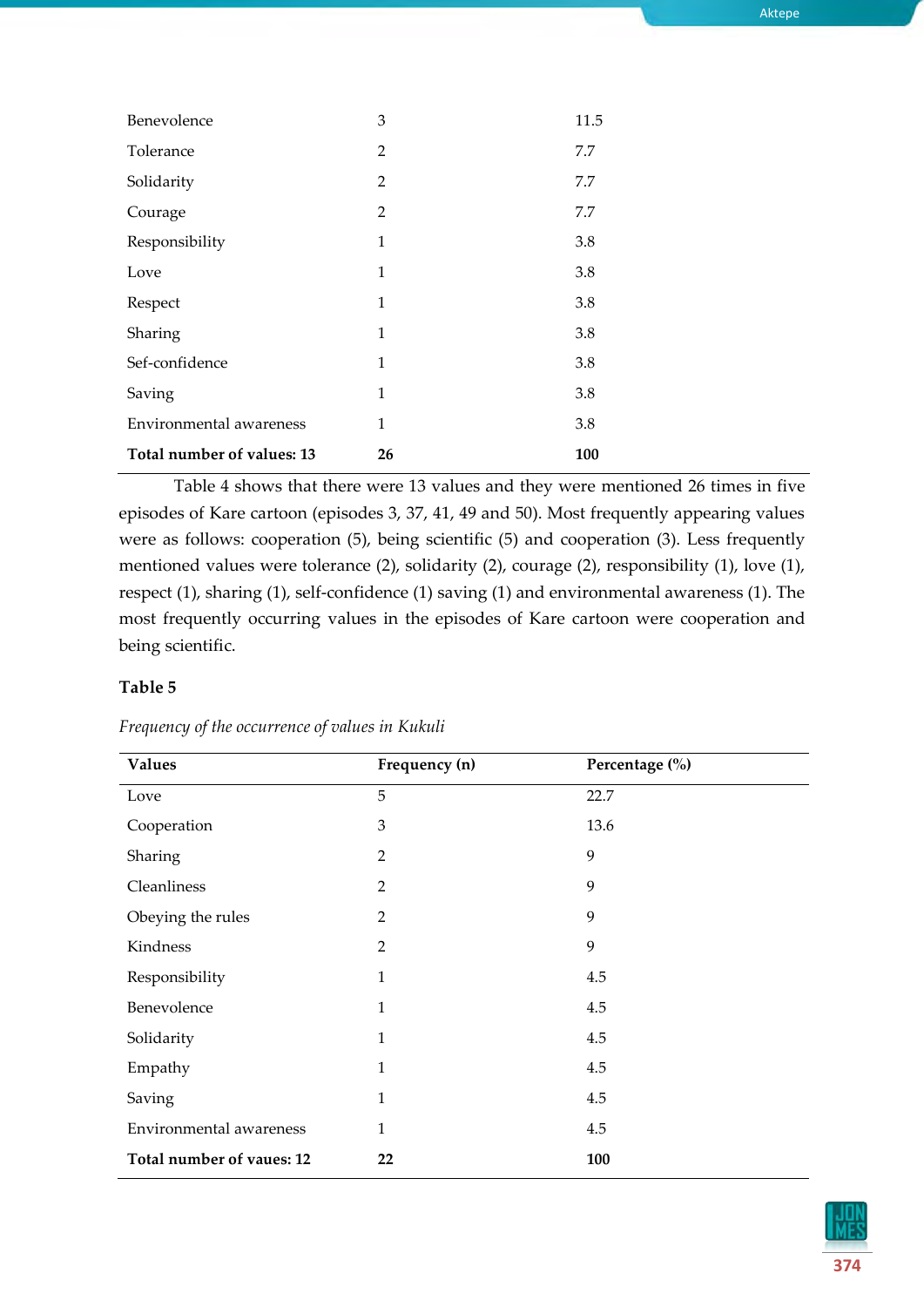As can be seen in Table 5 there were 12 values and they were mentioned 22 times in five episodes of the Kukuli cartoon (episodes 1, 2, 3, 4 and 5). Most frequently mentioned ones were love (5), cooperation (3), sharing (2), cleanliness (2), obeying the rules (2) and kindness (2). Less frequently mentioned values were responsibility (1), benevolence (1), solidarity (1), empathy (1), savings (1) and environmental awareness (1). In the episodes of Kukuli cartoon, the most frequently occurring value was love.

## **Table 6**

| <b>Values</b>                     | Frequency (n)  | Percentage (%) |
|-----------------------------------|----------------|----------------|
| Love                              | 5              | 9              |
| Greeting                          | $\mathbf 5$    | 9              |
| Giving importance to family unity | 5              | 9              |
| Health                            | 5              | 9              |
| Kindness                          | $\mathbf 5$    | 9              |
| Being scientific                  | $\overline{4}$ | 7.2            |
| Responsibility                    | 3              | 5.4            |
| Respect                           | 3              | 5.4            |
| Cooperation                       | 3              | 5.4            |
| Benevolence                       | 3              | 5.4            |
| Tolerance                         | $\overline{2}$ | 3.6            |
| Solidarity                        | $\overline{2}$ | 3.6            |
| Sharing                           | $\overline{2}$ | 3.6            |
| Confidence                        | $\overline{2}$ | 3.6            |
| Self-control                      | $\mathbf{1}$   | 1.8            |
| Keeping the culture alive         | $\mathbf{1}$   | 1.8            |
| Cleaning                          | 1              | 1.8            |
| Environmental awareness           | $\mathbf{1}$   | 1.8            |
| Obeying the rules                 | $\mathbf{1}$   | 1.8            |
| Courage                           | $\mathbf{1}$   | 1.8            |
| Total number of values: 20        | 55             | 100            |

*Frequency of the occurrence of values in Elif'in Düşleri*

Table 6 shows that in the five episodes of the Elif'in Düşleri cartoon (episodes 1, 4, 21, 33 and B), there were 20 values covered and they were mentioned 55 times. Most frequently mentioned values were love (5), greeting (5), giving importance to family unity

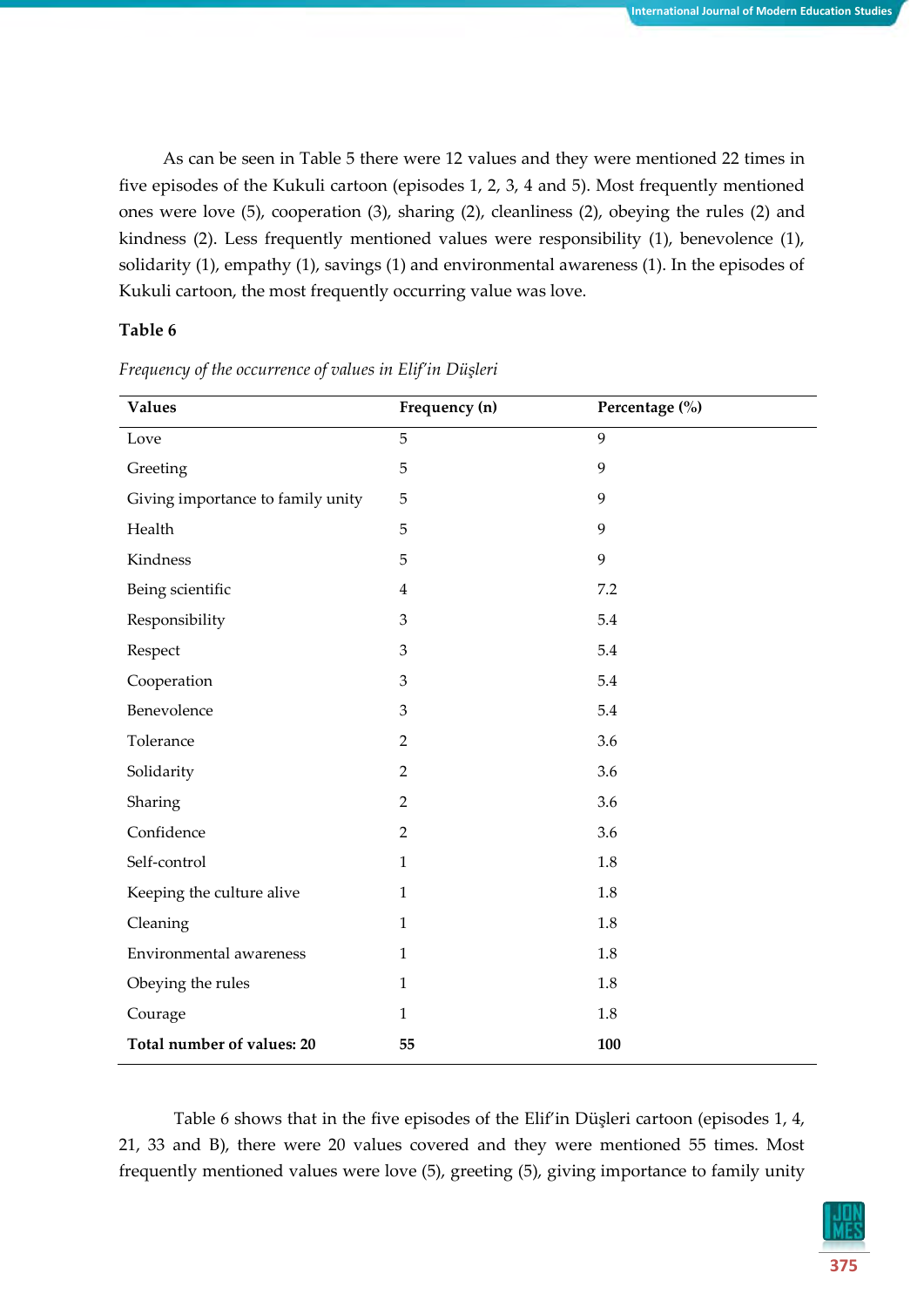Aktepe

(5), health (5), kindness (5) and being scientific (4). Less frequently appearing values were responsibility (3), respect (3), cooperation (3), benevolence (3), tolerance (2), solidarity (2), sharing (2), self-confidence (2), self-control (1), keeping the culture alive (1), cleanliness (1), environmental awareness (1), courage (1) and following the rules (1). The most frequently mentioned values in Elif'in Düşleri were love, greeting, giving importance to family unity, health and kindness.

## **Table 7**

| <b>Values</b>                         | Frequency (n)  | Percentage (%) |
|---------------------------------------|----------------|----------------|
| Love                                  | 5              | 11.1           |
| Benevolence                           | 5              | 11.1           |
| Greeting                              | 5              | 11.1           |
| Kindness                              | 5              | 11.1           |
| Cooperation                           | $\overline{4}$ | 8.9            |
| Responsibility                        | 3              | 6.6            |
| Tolerance                             | $\overline{2}$ | 4.4            |
| Solidarity                            | $\overline{2}$ | 4.4            |
| Sharing                               | $\overline{2}$ | 4.4            |
| Cleaning                              | $\overline{2}$ | 4.4            |
| Being scientific                      | $\overline{2}$ | 4.4            |
| Environmental awareness               | $\overline{2}$ | 4.4            |
| Knowing and protecting your<br>rights | $\mathbf{1}$   | 2.2            |
| Confidence                            | $\mathbf{1}$   | 2.2            |
| Self-control                          | $\mathbf{1}$   | 2.2            |
| Keeping your culture alive            | $\mathbf{1}$   | 2.2            |
| Aesthetic                             | $\mathbf{1}$   | 2.2            |
| Obeying the rules                     | $\mathbf{1}$   | 2.2            |
| Total number of values: 18            | 45             | 100            |

*Frequency of the occurrence of values in Maceracı Yüzgeçler*

As can be seen in Table 7 there were 18 values covered and they were mentioned 22 times in five episodes of Maceracı Yüzgeçler (episodes of 2, 9, 17, 20 and 27). Most frequently appearing values were love (5), benevolence (5), greeting (5), kindness (5) and cooperation (4). Less frequently occuring values were responsibility (3), tolerance (2), solidarity (2), sharing (2), cleanliness (2), being scientific (2) environment (2), knowing and protecting one's rights (1), self-confidence (1), self-control (1), keeping the culture alive (1), aesthetics

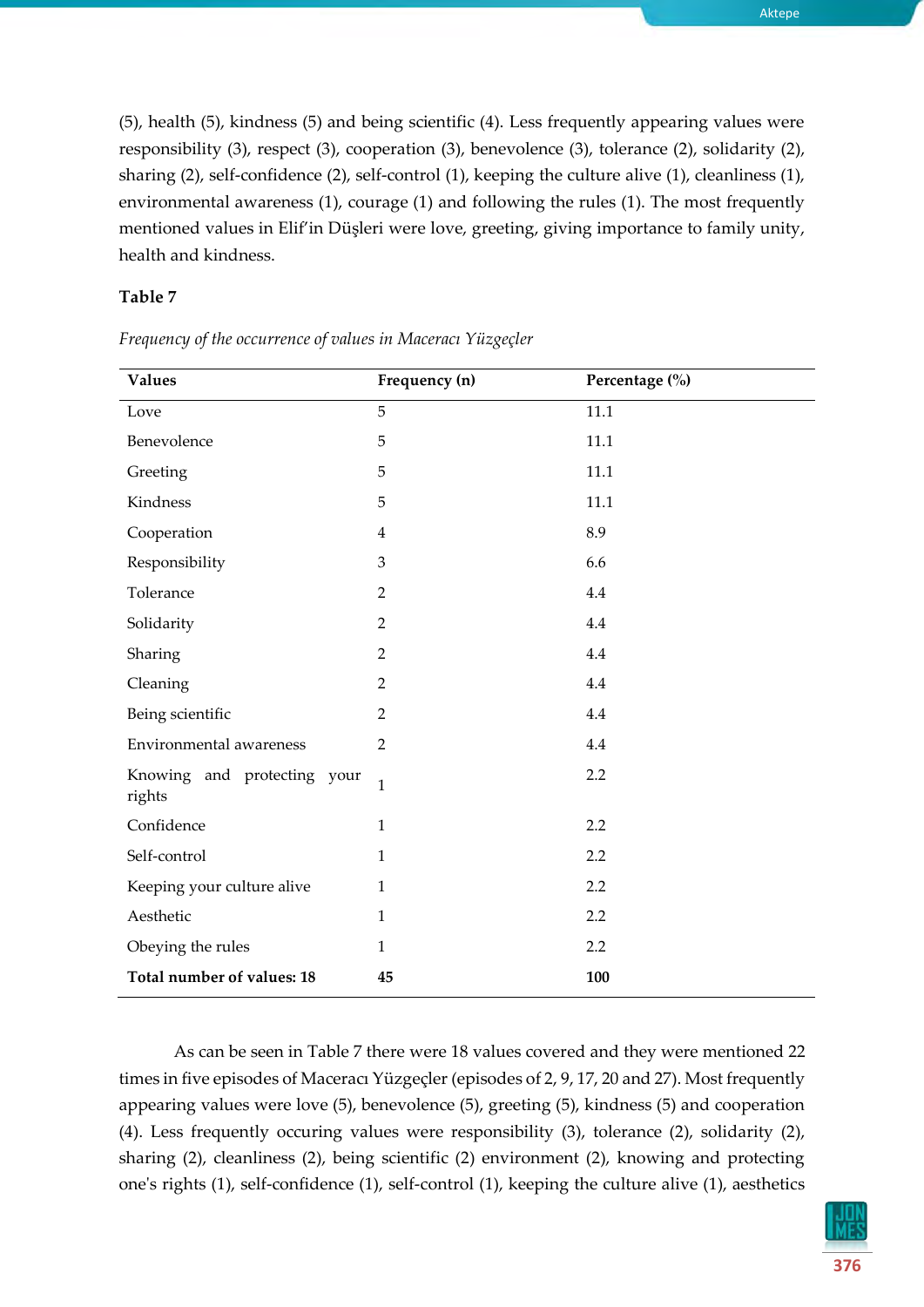(1) and obeying the rules (1). In the episodes of Maceracı Yüzgeçler, the most frequently appearing values were love, benevolence, greeting and kindness.

## **3. In which episodes of the cartoons these values are covered?**

Table 8 presents the episodes of the cartoons in which the values were covered:

## **Table 8**

*Episodes of the cartoons in which the values were covered*

| <b>Values</b>                                  | Pırıl         | Canım<br>Kardeşim        | <b>Kare</b>    | Kukuli                   | Maceracı<br>Yüzgeçler    | Elif'in<br>Düşleri       |
|------------------------------------------------|---------------|--------------------------|----------------|--------------------------|--------------------------|--------------------------|
| Responsibility                                 | 24.25.27.     | $\overline{\phantom{0}}$ | 50.            | 4.                       | 2.20.26.                 | 4.33.B.                  |
| Love                                           | 28.29.        | 28.78.                   | 37.            | 1.2.3.4.5.               | 2.9.17.20.26             | 1.4.21.33.B.             |
| Respect                                        | 27.           | 15.16.28.                | 37.            |                          |                          | 21.33.B.                 |
| Cooperation                                    | 28.           | 28.                      | 3.37.41.49.50. | 2.4.5.                   | 2.9.17.20.               | 21.33.B.                 |
| Tolerance                                      | 25.29.        | 16.                      | 3.50.          | $\overline{a}$           | 2.17.                    | 33.B.                    |
| Benevolence                                    | 25.28         | $\overline{\phantom{a}}$ | 3.37.49.       | 4.                       | 2.9.17.20.26.            | 1.21.B.                  |
| Solidarity                                     | 27.28.        | 28.                      | 37.41.         | 4.                       | 2.9.                     | 21.33.                   |
| Sharing                                        |               | 16.51.78.                | 3.             | 1.2.                     | 9.26.                    | 33.B.                    |
| Knowing and<br>protecting<br>rights            | 28.           |                          |                |                          | 26.                      |                          |
| Empathy                                        |               |                          |                | 4.                       |                          |                          |
| Greeting                                       | 24.           |                          |                |                          | 2.9.17.20.26.            | 1.4.21.33.B.             |
| Self-<br>confidence                            | 24.28.        |                          | 50.            |                          | 17.                      | 21.33.                   |
| Self-control                                   | 27.           |                          |                |                          | 20.                      | 4.                       |
| Keeping<br>the<br>culture alive                | $\frac{1}{2}$ | 15.28.51.                |                |                          | 9.                       | <b>B.</b>                |
| Giving<br>importance to<br>the family<br>unity | 29.           | 15.16.28.78.             |                |                          |                          | 1.4.21.33.B.             |
| Health                                         |               | 15.51.                   |                |                          |                          | 1.4.21.33.B.             |
| Being scientific                               | 27.28.        | 16.                      | 3.37.41.49.50. | $\overline{\phantom{0}}$ | 9.20.                    | 4.21.33.B.               |
| Aesthetics                                     |               |                          |                |                          | 20.                      | $\overline{\phantom{a}}$ |
| Cleanliness                                    |               | 15.                      |                | 1.4.                     | 9.20.                    | 4.                       |
| Saving                                         |               | $\overline{a}$           | 3.             | 4.                       | $\overline{\phantom{a}}$ | $\overline{\phantom{a}}$ |

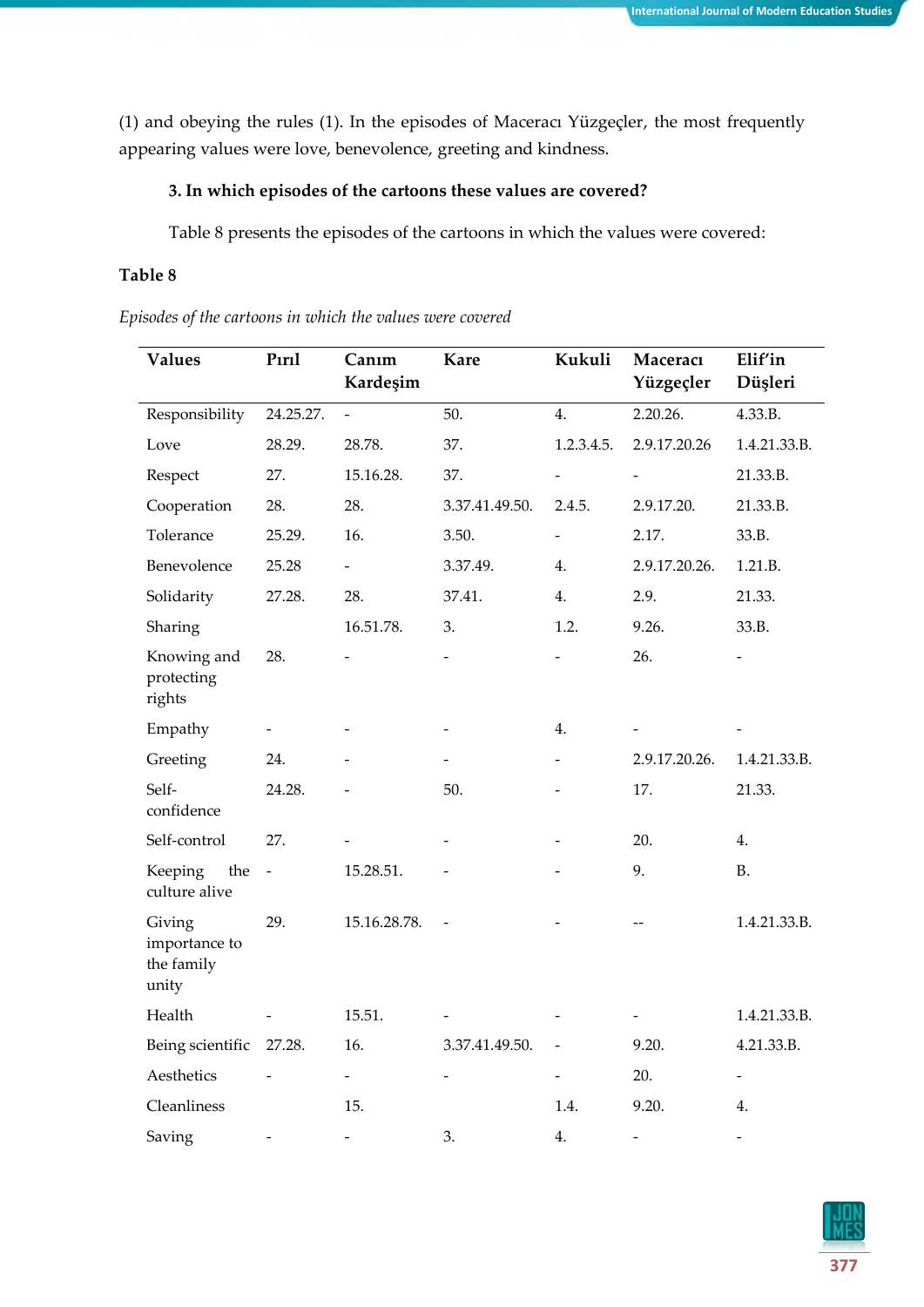| Environmental -<br>awareness |                |                          | 37.   | 4.    | 9.20.         | 4.           |
|------------------------------|----------------|--------------------------|-------|-------|---------------|--------------|
| Courage                      | 27.            | $\overline{\phantom{a}}$ | 3.50. |       | --            | 33.          |
| Obeying<br>the<br>rules      | $\overline{a}$ | $\overline{\phantom{a}}$ | -     | 1.2   | 9.            | 33.          |
| Kindness                     | 25.            | 28.51.                   |       | 1, 2. | 2.9.17.20.26. | 1.4.21.33.B. |
| Total number<br>of sections  | 5              | 5                        | 5     | 5     | 5             | 5            |

As seen in Table 8 there was a total of 24 values, including values such as responsibility, cooperation, respect, tolerance, sharing, love, solidarity, knowing and protecting their rights, empathy, greeting, self-confidence, self-control, keeping the culture alive, giving importance to family unity, health, science, aesthetics, cleanliness, saving, environmental awareness, courage, obeying the rules and kindness. There were differences among the cartoons in terms of the occurrence of these values. There was no cartoon which covered all the values implicitly included in the pre-school education program.

## **4. What are the most frequently occurring values covered in cartoons?**

Table 9 indicates the ranking of the values based on their frequency of occurrence in the cartoons analysed.

## **Table 9**

| <b>Values</b>                            | Frequency (n) | Percentage (%) |
|------------------------------------------|---------------|----------------|
| Love                                     | 20            | 10.2           |
| Cooperation                              | 17            | 8.7            |
| Kindness                                 | 15            | 7.7            |
| Being scientific                         | 14            | 7.1            |
| Benevolence                              | 14            | 7.1            |
| Responsibility                           | 11            | 5.6            |
| Greeting                                 | 11            | 5.6            |
| Solidarity                               | 10            | 5.1            |
| Sharing                                  | 10            | 5.1            |
| Giving importance to the family<br>unity | 10            | 5.1            |
| Tolerance                                | 9             | 4.6            |

## *Frequency of the occurrence of values in all cartoons analysed*



Aktepe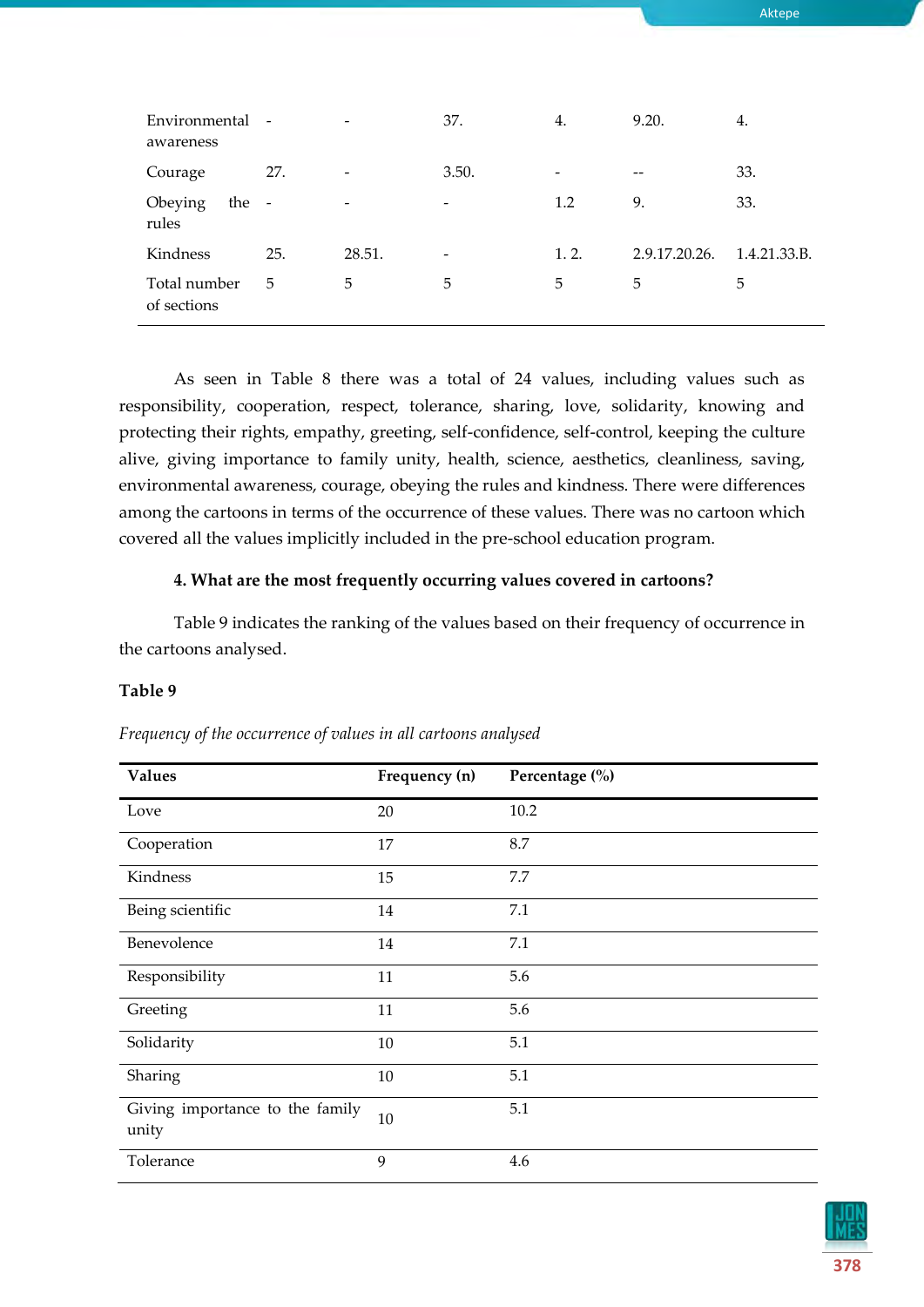| Respect                                       | 8              | 4.1            |
|-----------------------------------------------|----------------|----------------|
| Health                                        | 7              | 3.6            |
| Self-confidence                               | 6              | 3              |
| Cleanliness                                   | 6              | 3              |
| Keeping the culture alive                     | 5              | 2.5            |
| Environmental awareness                       | 5              | 2.5            |
| Courage                                       | $\overline{4}$ | $\overline{2}$ |
| Following the rules                           | $\overline{4}$ | $\overline{2}$ |
| Self-control                                  | 3              | 1.5            |
| Knowing<br>and<br>protecting<br>the<br>rights | $\overline{2}$ | $\mathbf{1}$   |
| Saving                                        | $\overline{2}$ | $\mathbf{1}$   |
| Empathy                                       | $\mathbf{1}$   | 0.5            |
| Aesthetic                                     | $\mathbf{1}$   | 0.5            |
| Total number of values: 24                    | 195            | 100            |

Table 9 indicates that there were a total of 24 values in the episodes of the cartoons and they were mentioned 195 times. The most frequently occurring values were love (19), cooperation (17), kindness (15), being scientific (14) and benevolence (13). These are followed by responsibility (11), greeting (11) solidarity (10), sharing (10), giving importance to family unity (10), tolerance (9), respect (8), health (7), cleanliness (6), self-confidence (6), environmental awareness (5) and keeping culture alive (5). The least mentioned values in the cartoons were aesthetics (1), empathy (1), knowing and protecting the rights (2), saving (2), self-control (3), courage (4) and obeying the rules (4). The values that were not covered in the cartoons were self-respect, freedom and patriotism.

## **DISCUSSION**

When the studies in the field related to the pre-school education program and values are reviewed, 74.6% of the teachers suggest that the preschool education program should be improved and enriched in terms of values education, regarding the competences in value education in preschool (Fidan Dal, 2018). This study corroborates the findings of previous research. It is seen that the values of responsibility, respect, solidarity, trust and love are given a lot of place in the preschool education program (Aral & Kadan, 2018). It can be argued that results regarding the values of love, cooperation and cooperation found mostly covered in cartoons selected for this study is in parallel with the literature.

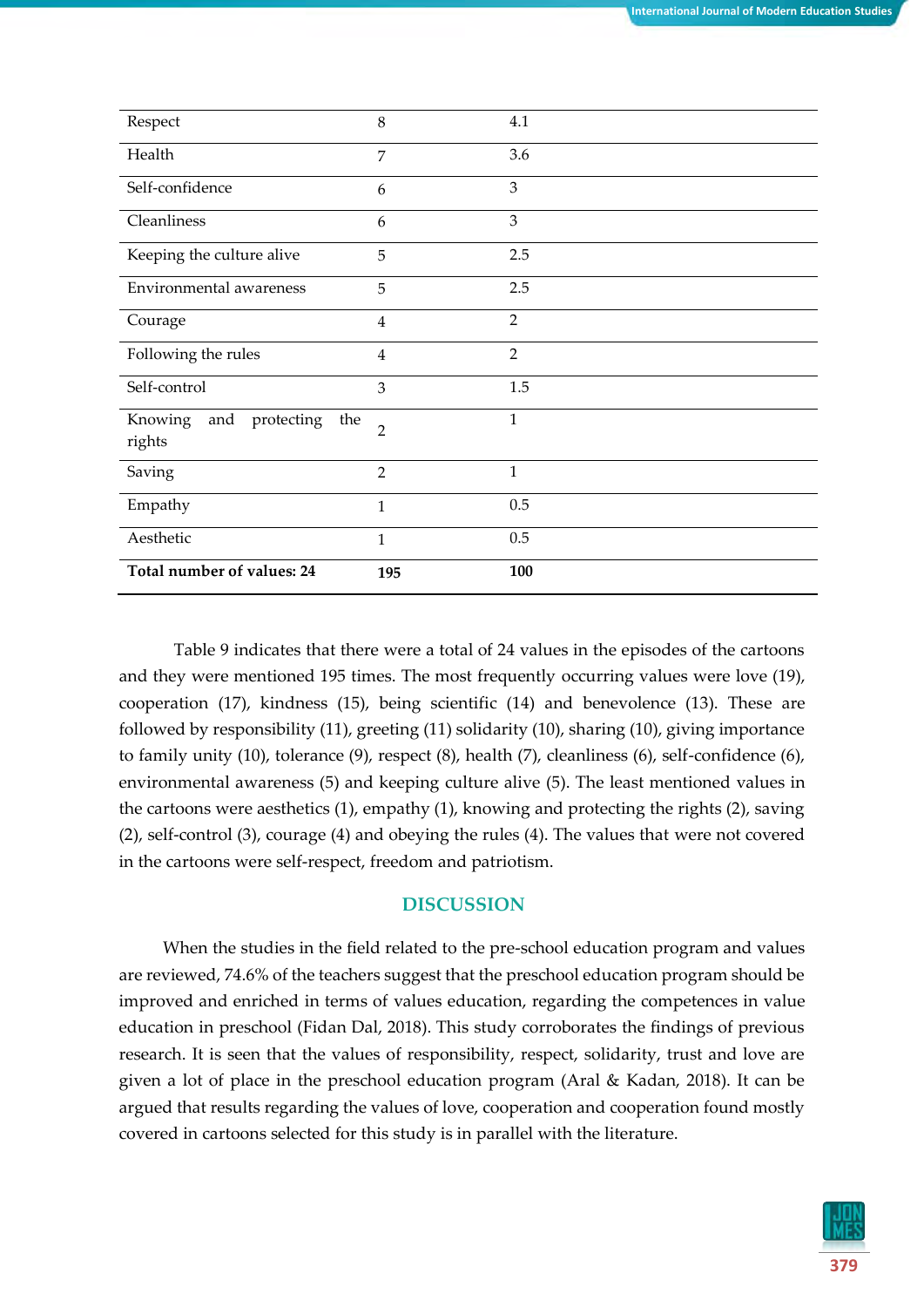When the studies on cartoons are reviewed, Sevim (2013) found that the value of benevolence is the most emphasized value in the cartoons in his research, which investigated six cartoons in terms of values. Giving much space to the value of benevolence is similar to the results of the research. Sadioğlu et al. (2018) investigated the episodes of the cartoon called Rafadan Tayfa broadcast in TRT Çocuk in terms of values, and found that benevolence, solidarity and being scientific were mostly covered values, while justice, honesty, hospitality, tolerance and aesthetic values were less covered. It is similar to the results of this research that the values of being scientific and cooperation occurred more and the value of aesthetic occurred less. In the study conducted by Karakuş (2015) on the cartoon Niloya, it was found that mostly covered values were love, tolerance, sensitivity and kindness. The findings of this study is not in line with Karakuş's study. In the study of Toksoy and Sapasağlam (2019) which investigated 5 different cartoons in terms of the values specified in the UNESCO-sponsored Living Values Education Program (LVEP), they found that cooperation and happiness were mostly covered values and the values of simplicity and peace were not included in any cartoons. Although it is not similar to the results of this research, partial similarity was found as the results regarding the value of cooperation is one of the most appearing values in cartoons. Turp Özdemir (2020), found the values of responsibility and self-control as the most, and patriotism and honesty as the least appearing values in the cartoons. The findings of this study challenges the findings of Turp Özdemir.

Şahin (2019) found that the less frequently covered values were loyalty, heroism, cleanliness, honesty, loyalty, equality and patriotism and suggested that script should also include values of freedom and flag. This study partially confirms the findings of his study as freedom and patriotism were not covered in the cartoons. It is a concept that cares about the concepts of freedom, democracy and human rights. Patriotism, on the other hand, is a basic concept that creates awareness that supports national feelings. For this reason, it is considered important to include these two values in cartoons. Ünsal (2019) found the values of respect, kindness, love and cooperation in the cartoons. This study corroborates the findings of Ünsal's study regarding the frequency of the values of love, kindness, cooperation. These values, in essence, express human values. For this reason, they are the basic elements of being human and they should be included in cartoons.

In the Pırıl cartoon 15 values appeared. The most frequently covered values among these were kindness, aesthetics and responsibility (Güden Altmış & Altun, 2021). It is in line with the findings of this research. Turkish life style, Turkish cuisine, folk music, folk dances, helping elders, Turkish family structure, food culture and table manners, belief, family, friendship, fraternity, national moral values, solidarity, love of animals, respect for elders, among many, are presented in an educational and entertaining way for children (Demir, 2021; Özkar & Aytaş, 2021). It can be argued that this is in parallel with the results of this research. In Kare cartoon, while the acquisitions for the cognitive development field were mostly included, a variety of acquisitions were included in social emotional development,

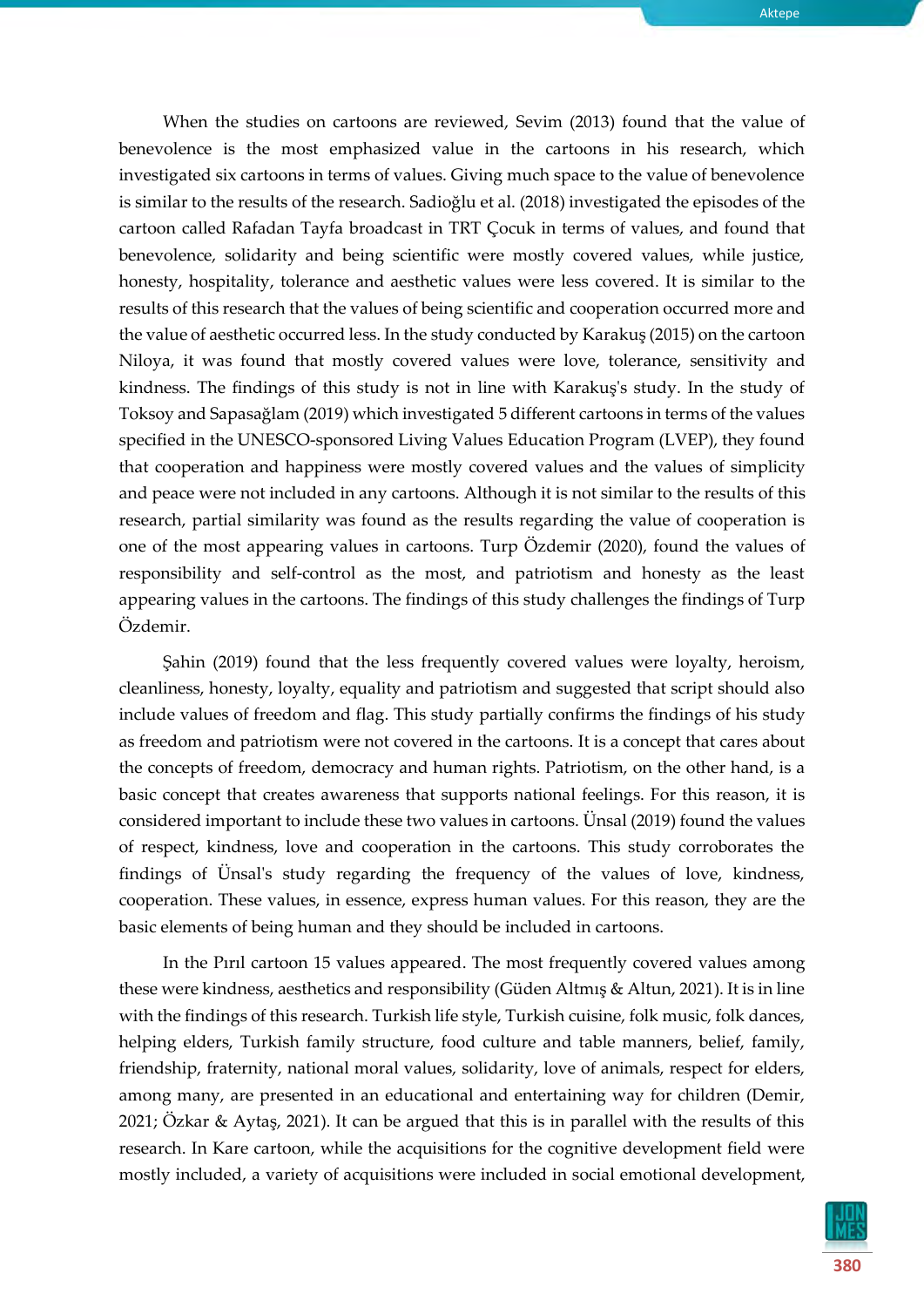and the acquisition of showing one's emotions in appropriate ways was mostly covered (Cengiz, İlçi Küsmüş & Ramazan, 2020). In the cartoon Elif'in Düşleri, physical, psychological and verbal violence elements were not found. Horror elements with sound, light and surrealistic features were not found (Üstündağ & Şenol, 2021). This finding is in line with the findings of this research.

## **LIMITATIONS AND RECOMMENDATIONS**

In the study, five episodes of each cartoon were investigated. Cartoons that were not included in this study can be further studied in terms of values education. It is recommended that the values of freedom, self-respect and patriotism, which are not included in the cartoons examined within the scope of the research, could be included in the cartoons. Cartoons that educators and parents find useful for children can be classified according to their characteristics by studying them in terms of values. If it is known which content and values are included in which cartoons, it can be a resource for value educators. It can be used as a material in educational activities at home and school. Awareness raising can be done by organizing educational activities like seminars and conferences on cartoons for teachers and parents. Furthermore, seminars and conferences can be organized by subject matter experts on choosing the right cartoons for teachers and parents. In addition, including values in the curriculum overtly and directly can facilitate the work of value educators.

## **CONCLUSION**

As a result of this research, we determined the values that were implicitly included in the preschool education curriculum. We also determined the occurence of these values in the cartoons, the cartoon episodes they appeared, the most frequently appearing values and the values that were not included in the cartoons at all.

In the study, first the values implicitly included in the preschool education program published in 2013 were determined. Patriotism, keeping the culture alive, responsibility, being scientific, health, freedom, cooperation and respect values were included under the section of the general aims of the Turkish national education. Respect, tolerance, solidarity, cooperation, love, sharing, responsibility, benevolence, freedom, keeping the culture alive, self-respect, self-confidence and self-control values were related to the basic principles of the pre-school education. The section of the significance of the pre-school education includes the values of freedom, health, giving importance to family unity, love and respect. The social and affective outcomes section included empathy, respect, environmental awareness, saving, knowing and protecting their rights, freedom, keeping the culture alive, responsibility, greeting, obeying the rules, aesthetics, kindness, self-confidence, sharing, help and self-respect. The self-care skills section included two values, cleanliness and health. The values of greetings, health and encouraging were in the section of starting the day.

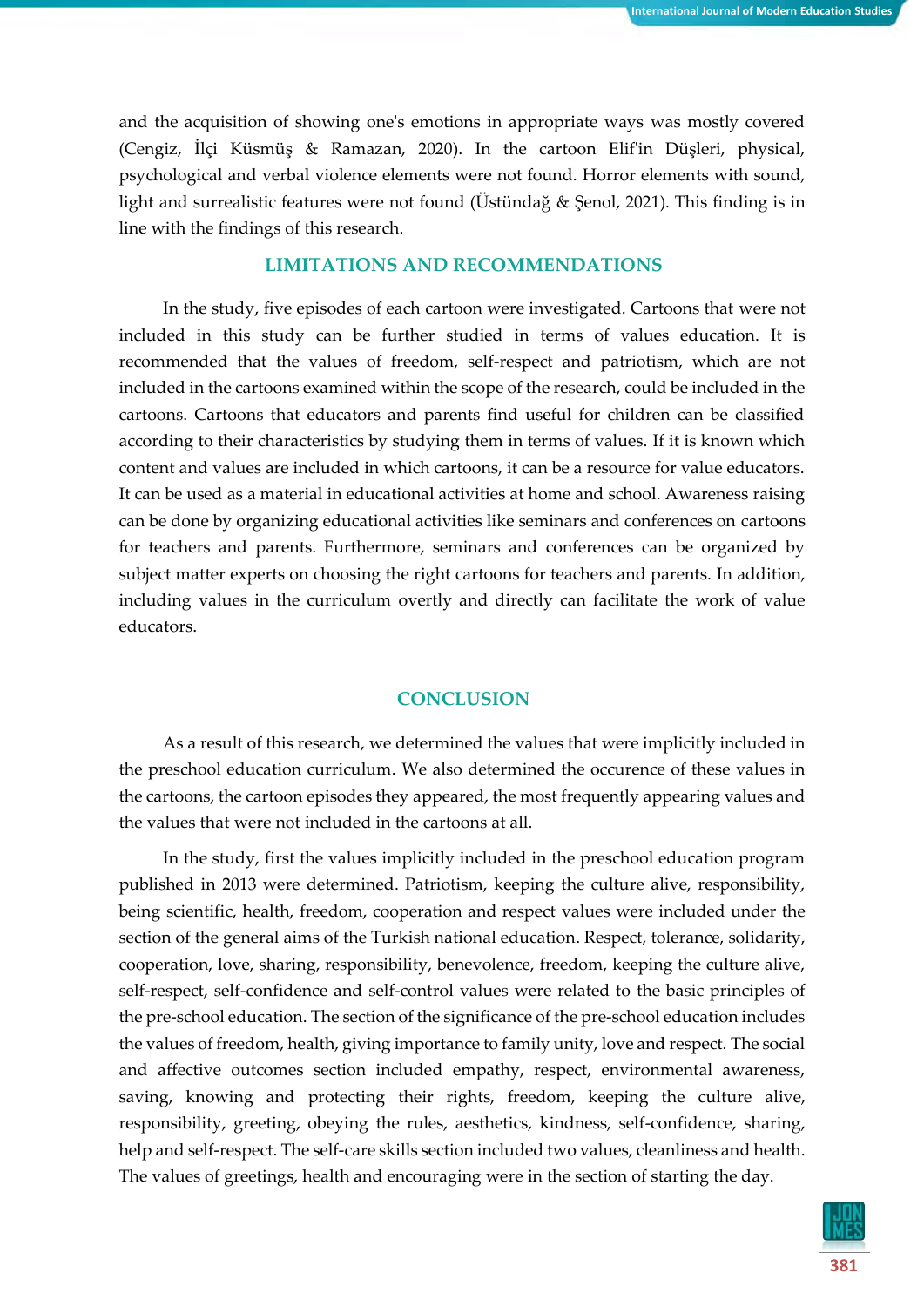

The occurrence of the values implicitly included in the pre-school education program in the cartoons was analysed and it was found that out of 27 values given in the pre-school education program, 24 values were covered in the cartoons. These values are tolerance, responsibility, benevolence, love, respect, cooperation, solidarity, sharing, knowing and protecting the rights, empathy, greeting, self-confidence, self-control, keeping the culture alive, giving importance to family unity, health, aesthetics, cleanliness, being scientific, saving, environmental awareness, courage, obeying the rules and kindness. However, the values of freedom, self-respect and patriotism could not be detected in these cartoons. The fact that these values did not appear in the cartoons could be regarded as a deficiency in terms of human rights, awareness of democracy, patriotism and self-respect.

The episodes of the cartoons which included the values were analysed. Accordingly, in five episodes of the Pırıl cartoon (episodes 24, 25, 27, 28 and 29) a total of 15 values were covered: responsibility, love, tolerance, benevolence, solidarity, self-confidence, being scientific, respect, cooperation, knowing and protecting one's rights, greeting, self-control, giving importance to family unity, courage and kindness. In the 15th, 16th, 28th, 51st and 78th episodes of the Canım Kardeşim, 12 values were covered: love, respect, cooperation, tolerance, solidarity, sharing, keeping the culture alive, giving importance to family unity, health, cleanliness, scientific and kindness. The most frequently appearing value in this cartoon was the value of giving importance to family unity. In the episodes of 3, 37, 41, 49 and 51 of Kare cartoon, 13 values were found: tolerance, responsibility, cooperation, love, respect, benevolence, solidarity, sharing, self-confidence, being scientific, saving, environment and courage. The most frequently occuring values were cooperation and being scientific. In the episodes of 1, 2, 3, 4 and 5 of Kukuli cartoon, twelve values were detected, responsibility, love, cooperation, benevolence, solidarity, sharing, empathy, cleanliness, saving, environment, obeying the rules and kindness. The value of love was the most frequently mentioned value in Kukuli. In the episodes of 1, 4, 21, 33 and B of Elif'in Düşleri cartoon, there were 20 values, including tolerance, responsibility, cooperation, love, respect, benevolence, sharing solidarity, greetings, self-confidence, self-control, keeping the culture alive, giving importance to family unity, health, cleanliness, being scientific, environmental awareness, courage, obeying the rules and kindness. The values of love, greeting, giving importance to family unity, health and kindness were the most mentioned values in Elif'in Düşleri. In the episodes of 2, 9, 17, 20 and 27 of Maceracı Yüzgeçler there were a total of 18 values, including responsibility, love, cooperation, tolerance, benevolence, solidarity, sharing, knowing and protecting their rights, greeting, self-confidence, self-control, keeping the culture alive, cleanliness, being scientific, aesthetics, environment, obeying the rules and kindness. The values of love, cooperation, greeting and kindness were the most frequently occuring values in the episodes of Maceracı Yüzgeçler.

The most frequently emphasized values in the cartoons were analysed. The findings of the study indicate that there was a total of 24 values covered and they were mentioned 195 times 30 episodes of six cartoons. Of these values, 15 values were covered and they were

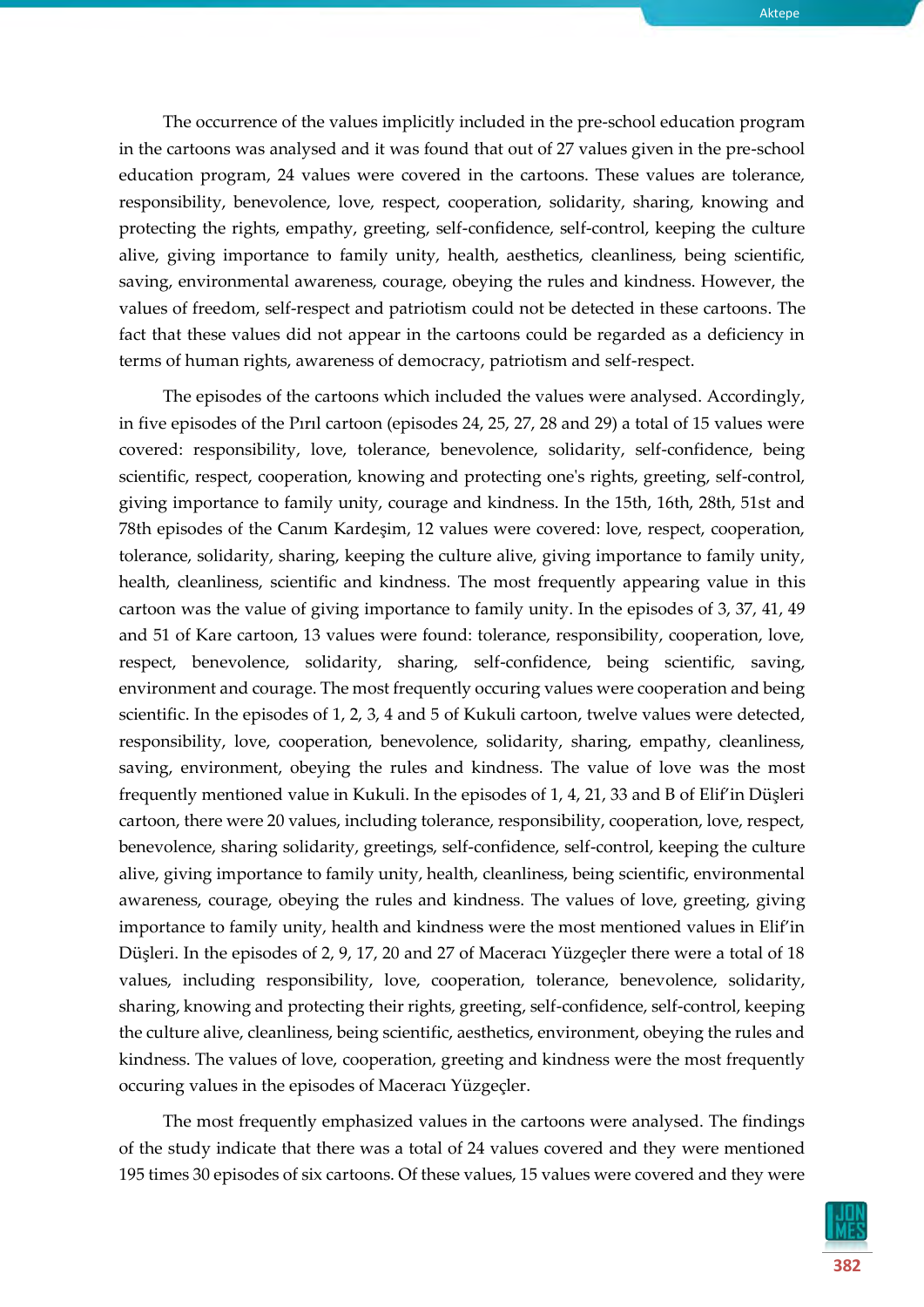mentioned 23 times Pırıl, 12 values were covered and they were mentioned 24 times in Canım Kardeşim, 15 values were covered and they were mentioned 23 times in Kare, 12 values were covered and they were mentioned 22 times in Kukuli, 20 values were covered and they were mentioned 55 times in Elif'in Düşleri, 18 values were covered and they were mentioned 45 times in Maceracı Yüzgeçler. In this sense, it can be said that these two cartoons included more values.

The most frequently occurring values in these cartoons were love (19), cooperation (17), kindness (15), being scientific (14) and benevolence (13). These values were followed by responsibility (11), greeting (11), sharing (10), solidarity (10) and giving importance to family unity (10), tolerance (9), respect (8), health (7), cleanliness (6), self-confidence (6), environmental awareness (5) and keeping the culture alive (5). Less frequently covered values in the cartoons were aesthetics (1), empathy (1), knowing and protecting the rights (2), saving (2), self-control (3), courage (4) and obeying the rules (4). It was found that the values of freedom, self-respect and patriotism were not covered in any of the cartoon episodes.

#### **REFERENCES**

- Akpınar, B. & Özdaş, F. (2013). "Teachers" values education at primary schools: A qualitative analysis. *Fırat University Journal of Social Science*, 23 (2), 105-113.
- Aktepe, V. (2019). Karakter ve değer eğitiminde rol model olarak öğretmen [Teacher as a role model in character and value education]. In V. Aktepe & M. Gündüz (Eds.), *Karakter ve değer eğitimi [Character and value education] (298-324).* Ankara: Pegem Akademi Yayıncılık.
- Aktepe, V. & Gündüz, M. (2020). Hayat bilgisi dersinde değerler eğitimi [Values education in social sciences course]. In V. Aktepe & M. Gündüz (Eds.), *Kuramdan Uygulamaya Hayat Bilgisi Öğretimi [Social Sciences Teaching from Theory to Practice] (219-247).* Ankara: Pegem Akdemi Yayıncılık.
- Aktepe, V. & Gündüz, M. (2021). Sosyal bilgilerde değerler eğitimi [Values education in social sciences]. In V. Aktepe, M. Gündüz, N. Kurtdede Fidan & E. Yalçınkaya (Eds.), *Kuramdan Uygulamaya Sosyal Bilgiler Öğretimi [Social Sciences Teaching from Theory to Practice] (210- 233).* Ankara: Pegem Akdemi Yayıncılık.
- Aküzüm, C. & Ergenekon, Ö. (2021). Examination of studies on values education in preschool education. *Electronic Journal of Education Sciences,* 10 (19), 98-117.
- Alkan, M. F. (2017). Investigation of teachers' perceptions about hidden curriculum through metaphors. *International Journal of Turkish Education Sciences,* 5 (9), 204-211.
- Alpay, N. & Okur, M. R. (2021). Okul öncesi dönemdeki 5-6 yaş çocuklarının görsel okuryazarlık durumlarının ve dijital öğrenme içeriklerinin incelenmesi [An investigation of visual literacy and digital learning of 5–6-year-old preschool children]. *Açıköğretim Uygulamaları ve Araştırmaları Dergisi (AUAd),* 7 (3), 1-34. <https://doi.org/10.51948/auad.951885>

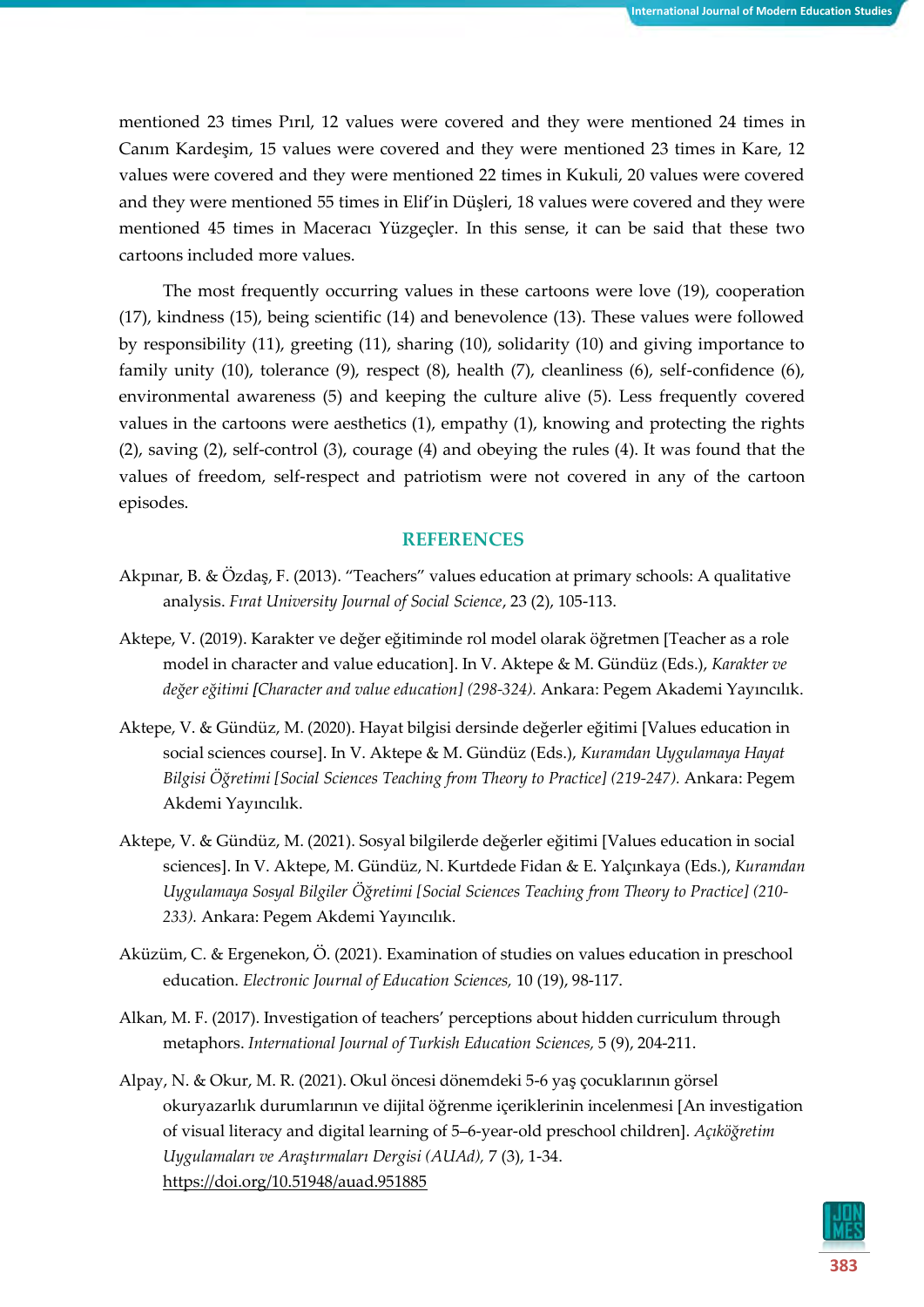- Aral, N. & Kadan, G. (2018). 2013 Okul öncesi eğitim programının değerler eğitimi bağlamında incelenmesi [Investigation of 2013 pre-school education program in the context of values in education]. *Journal of Early Childhood Studies*. 2(1), 113-131. https://doi.org/10.24130/eced-jecs.196720182159
- Arslan, A. (2018). *Okul öncesi çocukluk dönemi çizgi filmlerinde mantıksal düşünme ve bilişsel beceriler: TRT çocuk kanalı* [Logical thinking and cognitive skills in the cartoons in preschool children period: TRT Çocuk Channel] (Unpublished Master's Thesis). Gazi University.
- Aydoğdu Torbacı, F. (2019). *Ev kazaları konusunda okul öncesi dönemdeki çocukları eğitici ve yönlendirici bir hareketli grafik uygulaması* [An educational and guiding motion graphics application for preschool children about home accidents] (Unpublished Master's Thesis). Hacettepe University.
- Balıkcı, G. N. (2015). Erken çocukluk döneminde değerler ve ahlak eğitimimin yeri ve önemi [The place and importance of values and moral education in early childhood], *Eğitimde Gelecek Arayışları: Dünden Bugüne Türkiye'de Beceri, Ahlak ve Değerler Eğitimi Uluslararası Sempozyumu (101-113)*, Bartın.
- Beil, B. (2003). *İyi çocuk, zor çocuk. Doğru davranışlar çocuklara nasıl kazandırılır? [Good boy, tough boy. How to teach the right behaviors to children].* (Cuma Yorulmaz), Ankara: Arkadaş Yayınevi.
- Berkowitz M. V. (2011). What works in values education. *International Journal of Educational Research,* 50, 153–158. http://dx.doi.org/10.1016/j.ijer.2011.07.003
- Bhave, B. B. (2016). Role of school & teacher in promoting value educatıon through positıve psychology. *Scholarly Research Journal for Interdisciplinary Studies (SRJIS).* 3 (24), 2288- 2294.
- Canım Kardeşim. (n.d.) Playlist [YouTube channel]. Retrieved May 05, 2021, from https://www.youtube.com/c/canımkardeşimtivi/playlists
- Cebeci, S. & Demir, R. (2018). 4-6 yaş grubu çocukların çizgi filmlerden etkilenme durumları [Influence of cartoons on children aged 4-6]. *JASS Studies-The Journal of Academic Social Science Studies,* 66 Spring II, 291-306. http://dx.doi.org/10.9761/JASSS7552
- Cengiz, Ö., İlçi Küsmüş, G. & Ramazan, M. O. (2020). TRT Çocuk kanalında yayınlanan çizgi filmlerin gelişim alanlarına göre değerlendirilmesi. [Evaluation of the cartoons broadcast on TRT Çocuk channel according to their developmental areas] *Mersin Üniversitesi Eğitim Fakültesi Dergisi,* 16 (2): 271-287. https://doi.org/10.17860/mersinefd.633447
- Demir, R. (2021). Canım kardeşim benim uzaylılar mı gelmiş? Çizgi filmine folklorik bir bakış [Canım Kardeşim, have aliens come? A folkloric look at the cartoon]. *Bilecik Şeyh Edebali Üniversitesi Sosyal Bilimler Dergisi.* 6 (1), 71-83. http://dx.doi.org/10.33905/bseusbed.911912

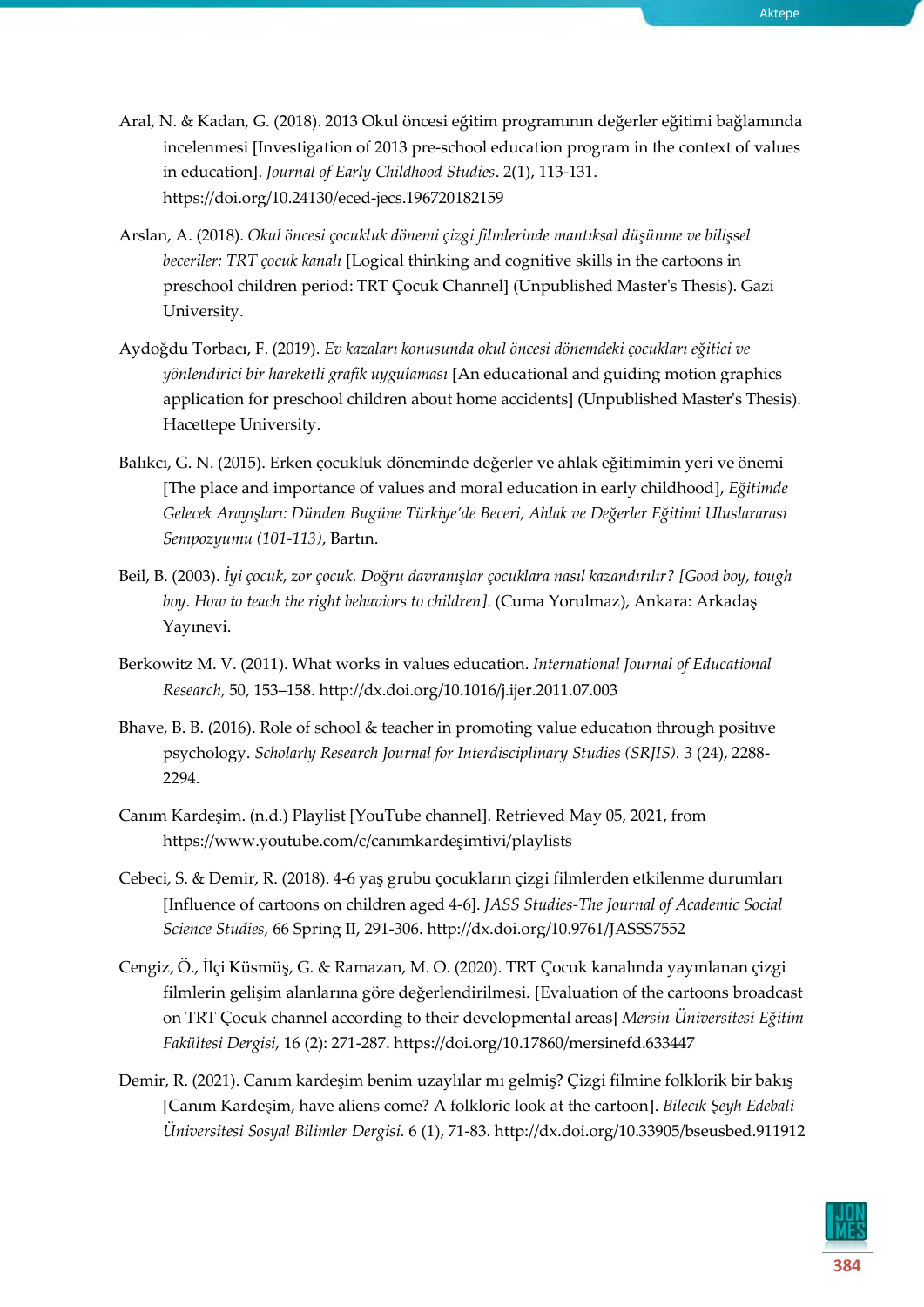- Dirican, R. & Dağlıoğlu, H. E. (2014). 3-6 yaş grubu çocuklarına yönelik yayımlanan resimli hikaye kitaplarının bazı temel değerler açısından incelenmesi [An investigation of picture books published for children aged 3-6 in terms of some basic values]. *Cumhuriyet International Journal of Education-CIJE,* 3(2), 44-69. https://doi.org/10.30703/cije.321341
- Doğan, A. & Göker, G. (2012). Tematik televizyon ve çocuk: ilköğretim öğrencilerinin televizyon izleme alışkanlıkları [Thematic television and children: primary school students' television watching habits]. *Milli Eğitim,* 194, 5-30.
- Duman, A. E. & Koçtürk, N. (2021). Yerli yapım bir çizgi filmin toplumsal cinsiyet rolleri açısından incelenmesi: Pırıl [An Analysis of a Local Production Cartoon in Terms of Gender Roles: Pırıl]. *Anemon Muş Alparslan Üniversitesi Sosyal Bilimler Dergisi,* 9:83-92. https://doi.org/10.18506/anemon.819889
- Ekşi, H. & Katılmış, A. (2011). Değerler eğitimi yaklaşımları [Values education approaches]. *Diyanet Aylık Dergi*, 245 (May). 11-13
- Elif'in Düşleri. (n.d.). *Home* [YouTube channel]. Retrieved May 05, 2021, from https://www.youtube.com/channel/UCydwcokzluL9RykUX3iNQgg
- Fidan Dal, Z. (2018). *Okul öncesi değerler eğitimi uygulamalarının değerlendirilmesi (Okul öncesi öğretmenleri üzerinde bir inceleme).* [The examination of preschool values education practices (A study on preschool teachers)] (Unpublished Master's Thesis). İstanbul University.
- Friedman, B., Kahn, P. H., Jr., Borning, A. & Huldtgren, A. (2006). Value sensitive design and information systems. In P. Zhang & D. Galletta (Eds.), *Human-computer interaction in management information systems: Foundations.* M. E. Sharpe: New York.
- Güden Altmış, Z. & Altun, M. (2021). Pırıl çizgi filminin değerler eğitimi açısından değerlendirilmesi [Evaluation of Pırıl cartoon in terms of values education]. *Uluslararası Toplum Araştırmaları Dergisi,* 17(38), 5382-5411. https://doi.org/10.26466/opus.752885
- Gültekin Akduman, G. (2012). Okul öncesi eğitimin tanımı ve önemi [Definition and importance of pre-school education]. In G. Uyanık Balat (Ed.), *Okul öncesi eğitime giriş (2- 15).* Ankara: Pegem Akademi Yayıncılık.
- Habib, K. & Soliman, T. (2015). Cartoons' effect in changing children mental response and behavior. *Open Journal of Social Sciences,* 3, 248-264. https://doi.org/10.4236/jss.2015.39033.
- Halstead, J. M. & Taylor, M. J. (2000). Learning and teaching about values: a review of recent research. *Cambridge Journal of Education*. 30,169-202. https://doi.org/10.1080/713657146
- Hong, Y. (2003)). Culturel meaning of group discussions on problematic moral stuations in Korean kindergarten classrooms. *Journal of Research in Childhood Education*, 18 (3), 179- 192. https://doi.org/10.1080/02568540409595033

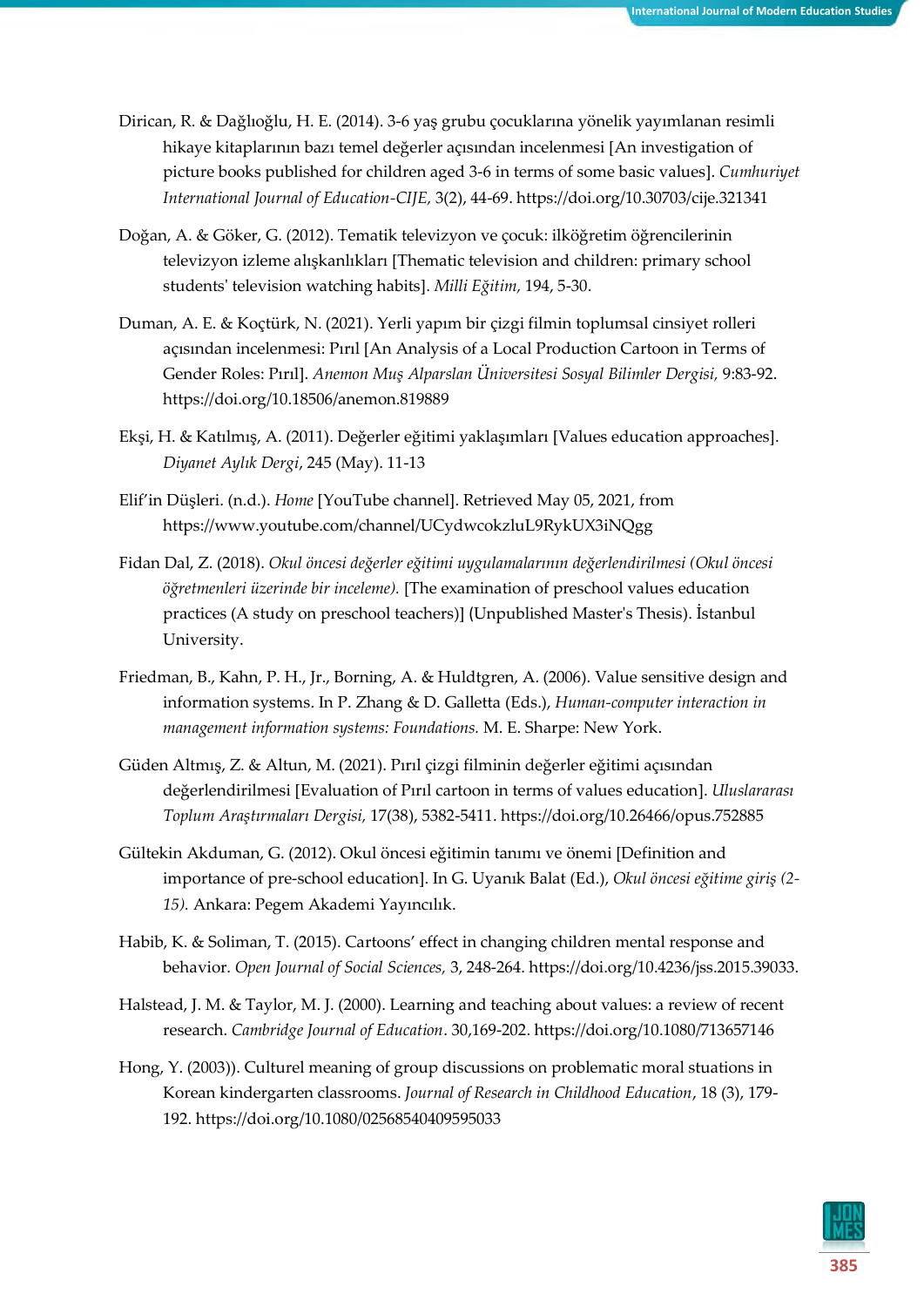- Kabooha, R. H. (2016). Using movies in EFL classrooms: A study conducted at the english language institute (ELI), King Abdul-Aziz University. *English Language Teaching,* 9 (3), 248–257. https://doi.org/10.5539/elt.v9n3p248
- Kalaycı, N. (2015). Toplumsal cinsiyet eşitliği açısından bir çizgi film çözümlemesi: PEPEE [A cartoon analysis in terms of gender equality]. Eğitim ve Bilim, 40 (177), 243-270. https://dx.doi.org/10.15390/EB.2015.3836
- Karakuş, N. (2015). Okul öncesi döneme hitap eden tema içerikli çizgi filmlerin değerler eğitimine katkısı yönünden değerlendirilmesi (Niloya örneği) [Evaluation of the cartoons with themes appealing to the preschool period in terms of their contribution to values education (Niloya example)]. *Değerler Eğitimi Dergisi,* 12 (30): 251-277.
- Kare. (n.d.). *Playlists* [YouTube channel]. Retrieved May 05, 2021, from https://www.youtube.com/c/trtcocuk/playlists
- Kaya, E. E. & Atuk, F. G. (2020). Çocuklarda din dilinin oluşturulması: çizgi filmler örneği [Formation of religious language in children: an example of cartoons]. *Eskişehir Osmangazi Üniversitesi İlahiyat Fakültesi Dergisi,* 7 (12), 51-92.
- Kirschenbaum, H. (2000). From values clarification to character education: A personal journey. *The Journal of Humanistic Counseling*, 39 (1), 4-20.
- Kozan, E. (2021). Dijital animasyon ve görsel efekt teknolojilerin Türk sinemasında kullanımı [Use of digital animation and visual effects technologies in Turkish cinema]. *Uluslararası Kültürel ve Sosyal Araştırmalar Dergisi (UKSAD,* 7 (1), 78-88. https://doi.org/10.46442/intjcss.882908
- Kukuli. (n.d.). *Playlists* [YouTube channel]. Retrieved May 05, 2021, from https://www.youtube.com/c/minika/playlists
- Lickona, T. (1991). *Educating for character: How school can teach respect and responsibility.* New York: Bantam Books.
- Lockwood, A. L. (2009). *The case for character education: A developmental approach*. New York, NY: Teachers College Press.
- Maceracı Yüzgeçler. (n.d.). *Playlists* [YouTube channel]. Retrieved May 05, 2021, from https://www.youtube.com/c/minika/playlists
- MEB (2013). Okul öncesi eğitim programı [Pre-school education program]. https://tegm.meb.gov.tr/dosya/okuloncesi/ooproram.pdf.
- Oruç, C, Tecim, E. & Özyürek, H. (2011). Okul öncesi dönem çocuğunun kişilik gelişiminde rol modellik ve çizgi filmler [Role modeling and cartoons in the personality development of preschool children]. *EKEV Akademi Dergisi,* 15 (48), 303-319.
- Özkan, R. (2011). Toplumsal yapı, değerler ve eğitim ilişkisi [The relationship between social structure, values and education]. *Kastamonu Eğitim Dergisi,* 19 (1), 333-344.



**386**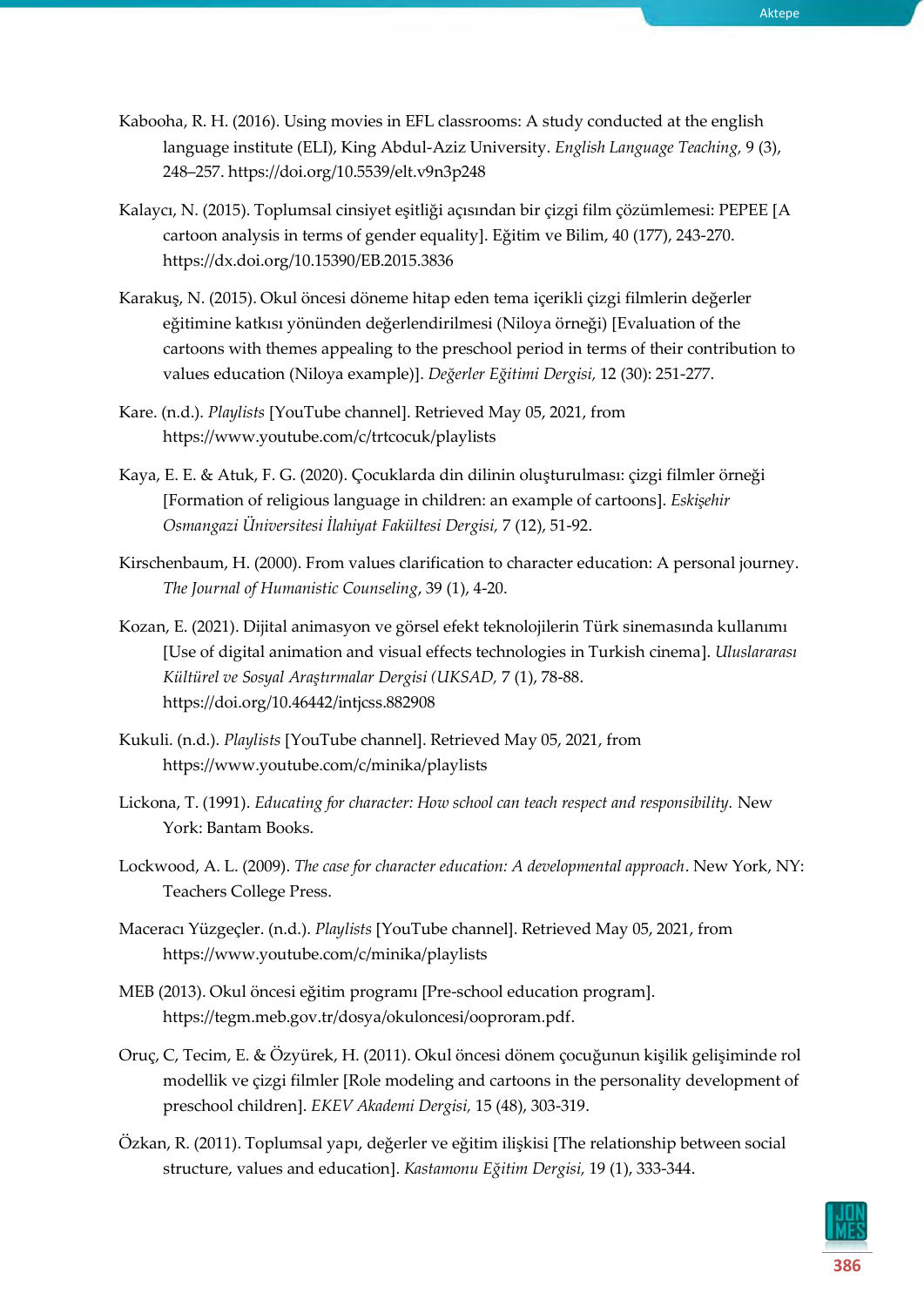- Özkan, B. & Yılmaz, Ö. (2016). Okul öncesi dönem 5-6 yaş çocuklarının televizyon izleme alışkanlıkları ve televizyon programları hakkında anne görüşleri [Preschool 5-6 year-old children's television watching habits and their mother's opinions about television programs]. *Uluslararası Eğitim Bilimleri Dergisi,* 3 (8), 118-126.
- Özkar, M. & Aytaş, M. (2021). Okul öncesi çocuklara yönelik hazırlanan çizgi filmlerde toplumsal cinsiyet rollerinin yansıtılması: Rafadan Tayfa ve Canım Kardeşim [Reflecting gender roles in cartoons for preschool children: Rafadan Tayfa and Canım Kardeşim]. *Anadolu Üniversitesi İletişim Bilimleri Fakültesi Uluslararası Hakemli Dergisi,* 29(1): 37-58.
- Öztürk Demirbaş, Ç. (2019). İnsani kültürel kalkınma sürecinde değer eğitimi [Value education in human cultural development], In V. Aktepe & M. Gündüz (Eds.), *Karakter ve değer eğitimi (212-243).* Ankara: Pegem Akademi Yayıncılık.
- Pathania, A. (2011). Teachers' role in quality enhancement and value education. *Academe*, 14 (1), 19-28.
- Pırıl. (n.d.) *Playlist* [YouTube channel]. Retrieved May 05, 2021, from https://www.youtube.com/c/trtcocukpırıl/playlists
- Rokeach, M. (1973). *The nature of human values*. New York, NY: Free Press.
- Rosen, Y. (2009). The effects of an animation-based on-line learning environment on transfer of knowledge and on motivation for science and technology learning. *Journal of Educational Computing Research,* 40 (4), 451–467.
- Sadioğlu, Ö., Turan, M., Deveci Dikmen, N., Yılmaz, M. & Özkan Muhtar, Y. (2018). Cartoons in Values Education: Example of 'Rafadan Tayfa'. Inonu University Journal of the Faculty of Education, 19 (3), 240-251[. https://doi.org/10.17679/inuefd.333173](https://doi.org/10.17679/inuefd.333173)
- Sapsağlam, Ö. & Ömeroğlu, E. (2016). Examining the effect of social values education program being applied to nursery school students upon acquiring social skills. *Educational Research and Reviews,* 11(13), 1262-1271. https://doi.org/10.5897/ERR2016.2804
- Sarı, E. (2005). Öğretmen adaylarının değer tercihleri [Value preferences of pre-service teacher]. *Değerler Eğitimi Dergisi*, 3(10), 75-90.
- Sevim, Z. (2013). *Çizgi filmlerin değerler eğitimi bakımından karşılaştırılması* [Comparison of cartoons in terms of values education] (Unpublished Master's Thesis). Uşak University
- Şahin, R. N. (2019). *TRT'nin Çocuklara yönelik çizgi filmlerinin Türkçe öğretimi ve değer aktarımı açısından incelenmesi* [The investigation of TRT's cartoons for children in Turkish language teaching and value transfer] (Unpublished Doctoral Dissertation). Gazi University.
- Thornberg, R. (2006). Hushing as a moral dilemma in the classroom. *Journal of Moral Education,* 35 (1), 89–104. https://doi.org/10.1080/03057240500495336

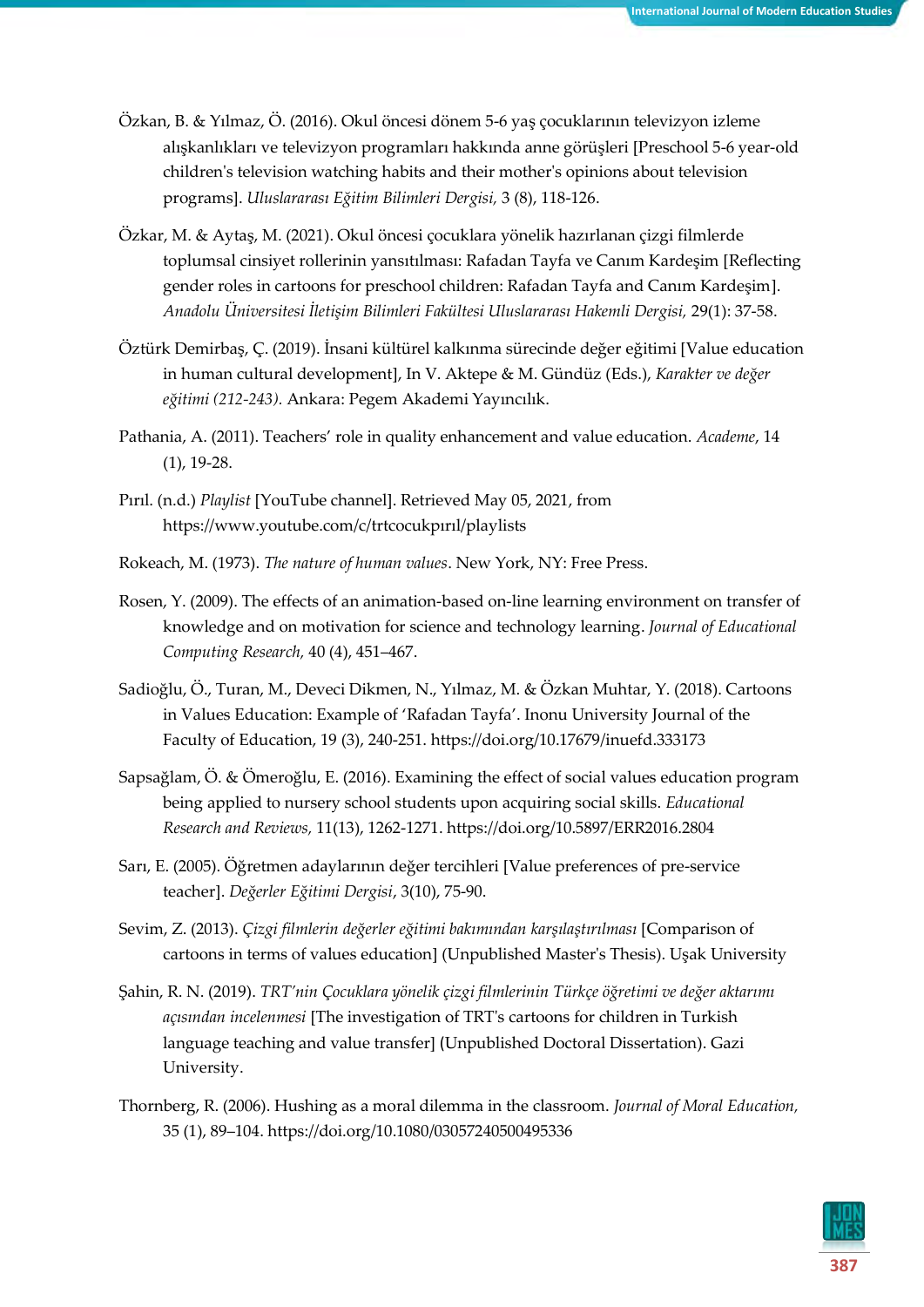- Toksoy, N. & Sapasağlam, Ö. (2019). Okul öncesi dönem çizgi filmlerinin UNESCO yaşayan değerler eğitimi programı (LVEP) açısından incelenmesi [Examination of preschool cartoons in terms of UNESCO living values education program (LVEP)]. *6. Uluslararası Okul Öncesi Eğitimi Kongresi (539-548),* Kafkas Universty.
- Turp Özdemir, Z. (2020). *Türkiye'de çocuk kanallarında yayınlanan çizgi filmlerin değerler eğitimi açısından incelenmesi ve bu çizgi filmlerin Türkçe öğretimine katkısı.* [An investigation of the cartoons broadcast on children's channels in Turkey in terms of values education and the contribution of these cartoons to Turkish language teaching]. (Unpublished Master's Thesis). Yıldız Technical University.
- Tüzel İşeri, E. (2019). Eğitim felsefesi ve hedefleri yönünden karakter ve değer eğitimi [Character and value education in terms of educational philosophy and goals]. In V. Aktepe & M. Gündüz (Eds.), *Karakter ve değer eğitimi [Character and value education] (136- 156).* Ankara: Pegem Akademi Yayıncılık.
- Ulusoy, K. & Dilmaç, B. (2018). *Değerler eğitimi [Values Education]*, Ankara: Pegem Akademi Yayıncılık.
- Ünsal, S. (2019). *Okul öncesi döneme yönelik çizgi filmlerin değerler bağlamında incelenmesi.* [Investigation of cartoons for preschool period in terms of values] (Unpublished Master's Thesis). Karabük University.
- Üstündağ A. & Şenol F. B. (2021). Çizgi filmlerde yer alan şiddet ve korku öğelerinin incelenmesi: TRT çocuk kanalı örneği [Examining the violence and horror elements in cartoons: TRT Çocuk channel example]. *Gümüşhane Üniversitesi Sosyal Bilimler Enstitüsü Elektronik Dergis*i, 12(1), 173-188.
- Yazıcı, E., Yaman Baydar, I. & Kandır, A. (2019). Çizgi film ve çocuk: Ebeveyn görüşleri [Cartoon and child: Parent opinions]. *Adnan Menderes Üniversitesi Eğitim Fakültesi Eğitim Bilimleri Dergisi,* 10 (1), 10-19.
- Yel, S. ve Aladağ, S. (2009). Sosyal bilgilerde değerlerin öğretimi [Teaching values in social studies]. In M. Safran (Ed.), *Sosyal Bilgiler Öğretimi (117-148).* Ankara: Pegem Akademi Yayıncılık.
- Yıldırım, A. & Şimşek, H. (2016). *Sosyal bilimlerde nitel araştırma yöntemleri [Qualitative research methods in the social sciences].* Ankara: Seçkin Yayıncılık.
- Yıldız, C. (2016). 3-6 yaş çocuklarının tercih ettikleri çizgi filmlerdeki şiddet içeriklerinin analizi [Analysis of the content of violence in the cartoons preferred by children aged 3-6]. *Abant İzzet Baysal Üniversitesi Eğitim Fakültesi Dergisi,* 16(2), 698-716.
- Yorulmaz, B. (2013). Research on the animated movie "Pepee" according to religious and values education. *The Journal of International Social Research,* 6 (24), 438-448.
- Zebrowski, M. (2017). Educational potential of animated films in Poland. *Panoptiku*m, 18 (25), 106-119.



Aktepe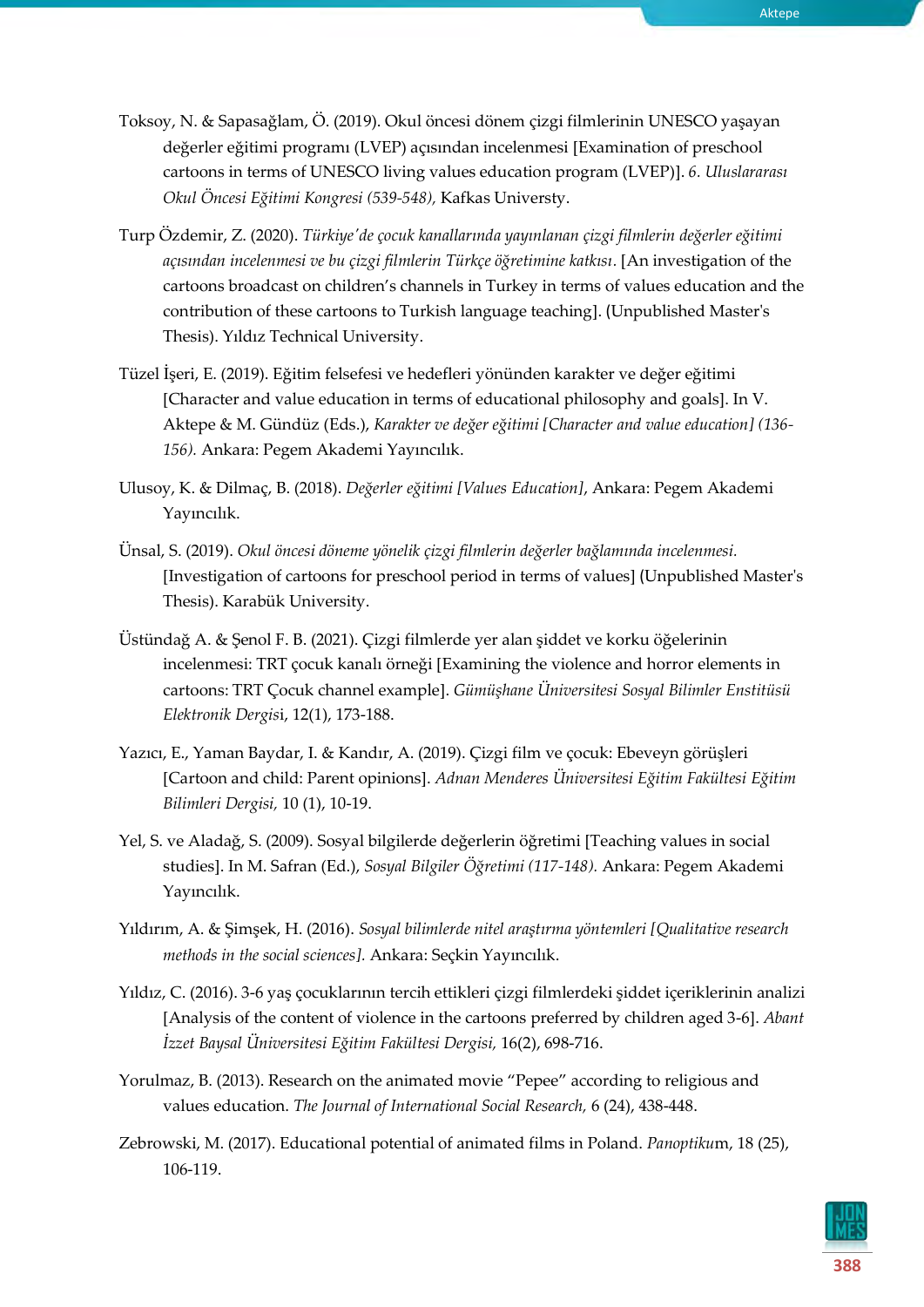Zembat, R. (1994). Okul öncesi eğitim kurumlarında yönetici özellikleri [Management characteristics of pre-school educational institutions]. *Marmara Üniversitesi Atatürk Eğitim Fakültesi Eğitim Bilimleri Dergisi*, 6, 313-323.

## **Appendix A: Cartoons in the study**

## *Pırıl*

The plot of the episodes taken from this cartoon can be summarised as follows:

*Episode 24 (Everything is in Your Brain):* Pırıl and Uzay learn to construct patterns while making a necklace and believe that this necklace will bring them luck.

*Episode 25 (Uzay's addition machine):* Pırıl teaches addition to her brother Uzay using an addition machine and shares her experience with the class.

*Episode 27 (An encrypted diary):* It is about the adventures of Uzay and Mert after they find Pırıl's diary and try to crack the password to open it.

*Episode 28 (What happened to Uzay's ball?):* Uzay loses his ball and he looks for it.

*Episode 29 (Pırıl's birthday cake):* Pırıl becomes sad when no one remembers her birthday and then becomes happy when she discovers that a surprise party has been organised for her.

## *Canım Kardeşim*

The plot of the episodes taken from this cartoon can be summarised as follows:

*Episode 15 (Ha Ha Hapşu):* After Müge gets sick, she recovers thanks to useful plants at home and they learn a song of Barış Manço, a Turkish rock musician.

*Episode 16 (If Life Was a Computer Game):* Müge and her sister learn computer games and imagine the world as a computer game.

*Episode 28 (A new sibling):* Müge and Mine are happy that they will have a new sibling and they welcome their new sibling by writing a letter for her and decorating the house.

*Episode 51 (It is Eid today):* Müge and her family experience the joy of Eid at home and learn its meaning and value.

*Episode 78 (I am Offended with You):* Müge and Mine are offended by each other because of jealousy and then they reconcile.

## *Kare*

The plot of the episodes taken from this cartoon can be summarised as follows:

*Episode 3 (Cookie House):* Penguin playing with the lawn irrigation system asks Kare for help after the water is gone.

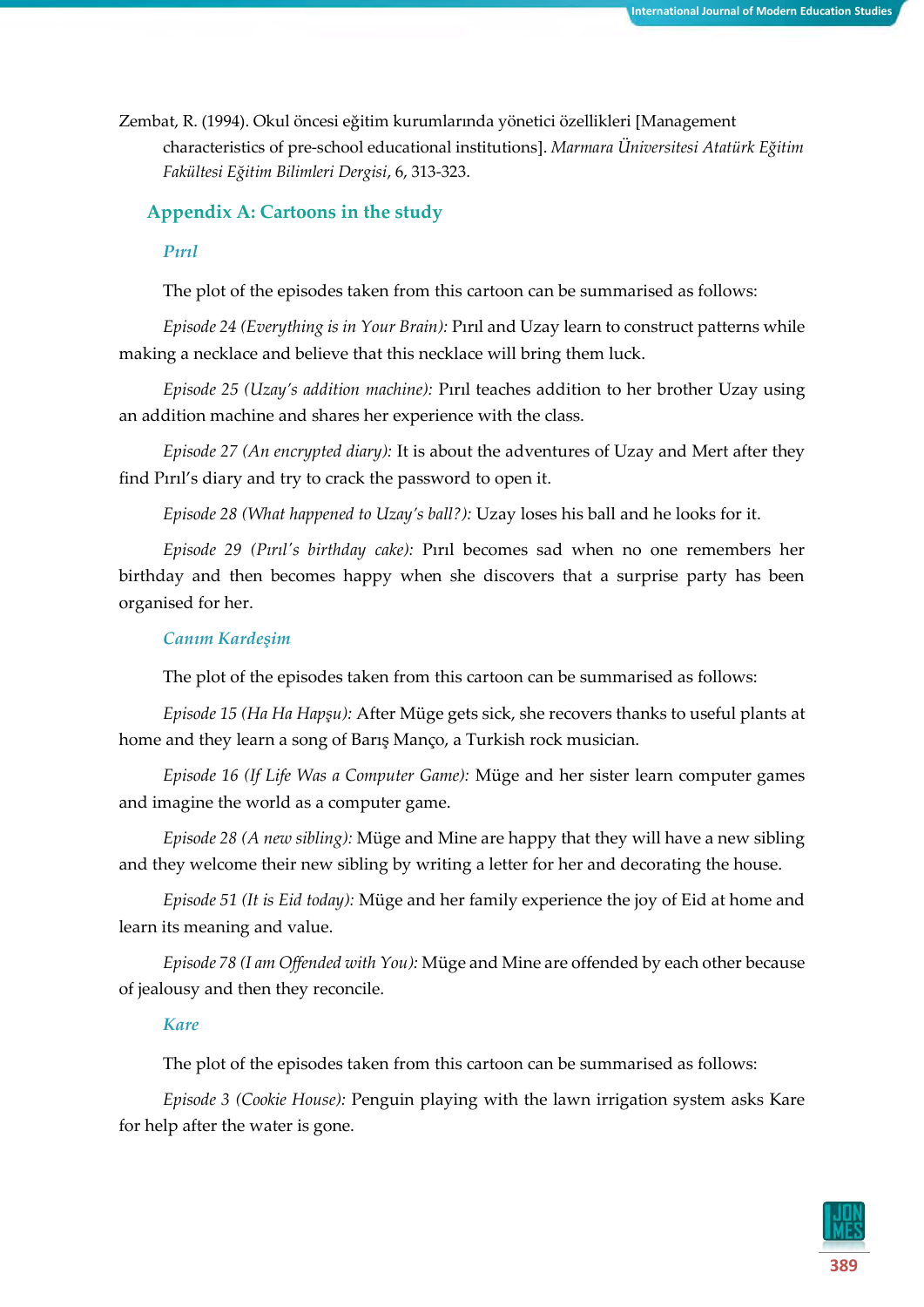*Episode 37 (Waterfall):* After the disappearance of Mr. Kürek Çeken, Kare goes looking for him.

*Episode 41 (Cave):* The episode gives information about the caves. The cave is one of the natural geographical formations of our world, it is not man-made, the name of the cave is repeated with visuals, the general characteristics of the cave are conveyed with the information obtained from Vızvız.

*Episode 49 (Fossil):* Finding out that the bones that Mr. Yontunç thinks as the fishbone statue are ordinary fishbones, they look for the fossils.

*Episode 50 (Glass Mountain):* It is about Kare's investigations of the volcano that is about to erupt and their research on the volcano.

#### *Kukuli*

The plot of the episodes taken from this cartoon can be summarised as follows:

*Episode 1 (More):* Minky wants more everytime. More cakes, bigger bananas, more dance. Tinky tries to teach Minky a lesson about the fact that it is not always good to want more.

*Episode 2 (Sharing is caring):* Kukuli hides the pastry he finds in the refrigerator and dreams of eating it alone, but his friends give the message that even if it is very delicious, we should eat it together. Kukuli also realizes that it is much better to share it and shares the pastry with his friends.

*Episode 3 (Teammates):* Tinky, Minky and their friends get bored and decide to play volleyball. Minky tries to show himself in the team. The team loses the ball after his attempts. His friends remind him of the importance of team play and solidarity, and Minky listens to them and he plays in a much more enjoyable match.

*Episode 4 (Recycling):* Minky does not pay attention to where he throws the garbage. His friends collect the garbage he throws everywhere and keep them in the garage. By empathizing with Minky, they show how garbage takes up space in nature and how it harms living things. They show that they can protect nature by throwing garbage into recycling bins.

*Episode 5 (Unclaimed):* Tinky tells his friends that they should not take the things they find on the ground, these may belong to someone else. However, he takes the stray dog he finds on his way home. To find the owner of this mischievous dog, his brother and friends put up notice everywhere to find the owner.

## *Elif'in Düşleri*

The plot of the episodes taken from this cartoon can be summarised as follows:

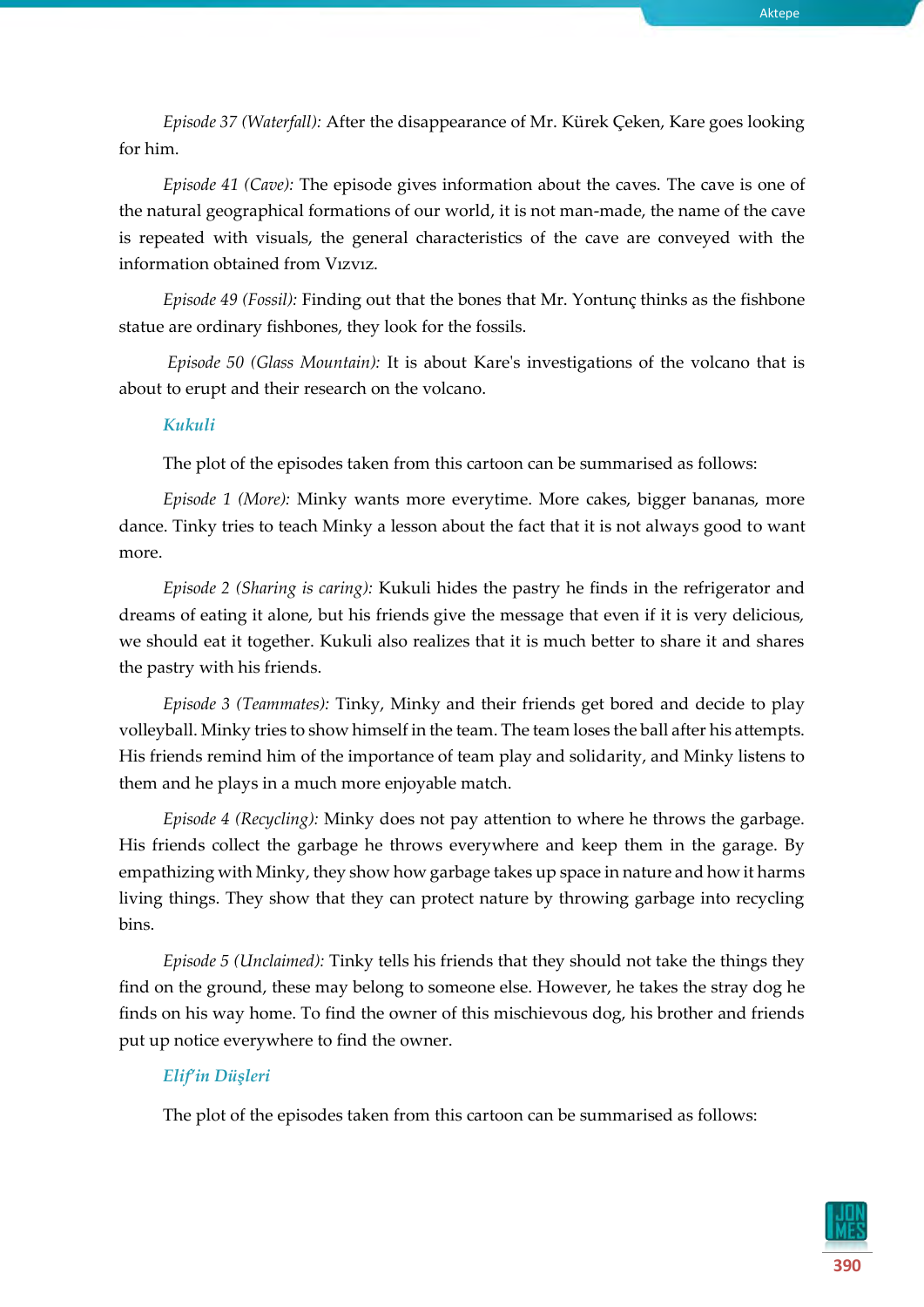*Episode 1 (Eggplant in the pole):* Elif helps her grandfather, who is a greengrocer. In this episode, she dreams and talks to fruits and vegetables. In her dreams she talks to eggplants and goes to the south pole near penguins.

*Episode 4 (Smiling banana):* Elif is having a bad day and does not eat anything. Her mother suggests her drinking milk with banana and honey. Elif goes to her grandfather's grocery store to buy bananas, and she dreams talking with the banana. She has a journey into the world of bananas.

*Episode 21 (Beauty expert):* Doctor Kemal returns to his neighborhood. Münevver Teyze asks him for advice in order not to grow old when she meets him in front of the greengrocer. Doctor Kemal recommends her to eat cucumber. Münevver Teyze does not like his suggestions. However, in Elif's dreams it is shown how useful cucumber is.

*Episode 33 (Plane):* Selim wants to be a pilot in future in his dream. He excitedly tells Elif about his dream. Hearing Selim's dream, Elif gives Selim a paper airplane she has made. When Selim cannot fly the plane, his self-confidence is lost. Münevver Teyze and Elif support Selim to regain his self-confidence.

*Section B (Eid):* While Elif is helping her mother with the preparations for the Eid, her father comes with a package in her hand. Elif is very happy when she sees the new dress for the Eid. She wakes up excitedly on the morning of the feast. Eid prayer is performed on the morning, Eid is celebrated and they have a nice breakfast together. In tables for the cartoon Elif's dreams "B." abbreviation stands for this Eid part.

## *Maceracı Yüzgeçler*

The plot of the episodes taken from this cartoon can be summarised as follows:

*Episode 2:* Babu participates in the Great Invention of the Bosphorus competition and asks his friend, Biba, for help for the introduction of his project. However, Babu's text falls into the sea. Çupa and Tuti decide to help Biba and they attempt to save the paper together.

*Episode 9:* Taka Hamsi gets a seed in his throat and he coughs so much that he suddenly finds himself in a water bottle. Maceracı Yüzgeçler's mission is not only to save Hamsi from the bottle, but also to collect the trash around the bottle.

*Episode 17:* For Biba everything is very good. However, he messes things up while trying to help his friends. Biba feels himself bad and he wants to be alone. Meanwhile, Alesta goes to the Maiden's Tower and is trapped in the secret room there. They need Biba's assistance.

*Episode 20*: It is a special day for Bosfori. Today there is seaweed puff in the patisserie and Çupa wants to go and eat it as soon as possible. But first they have to go to school. Biba reminds him that he should also clean the garden at school today.

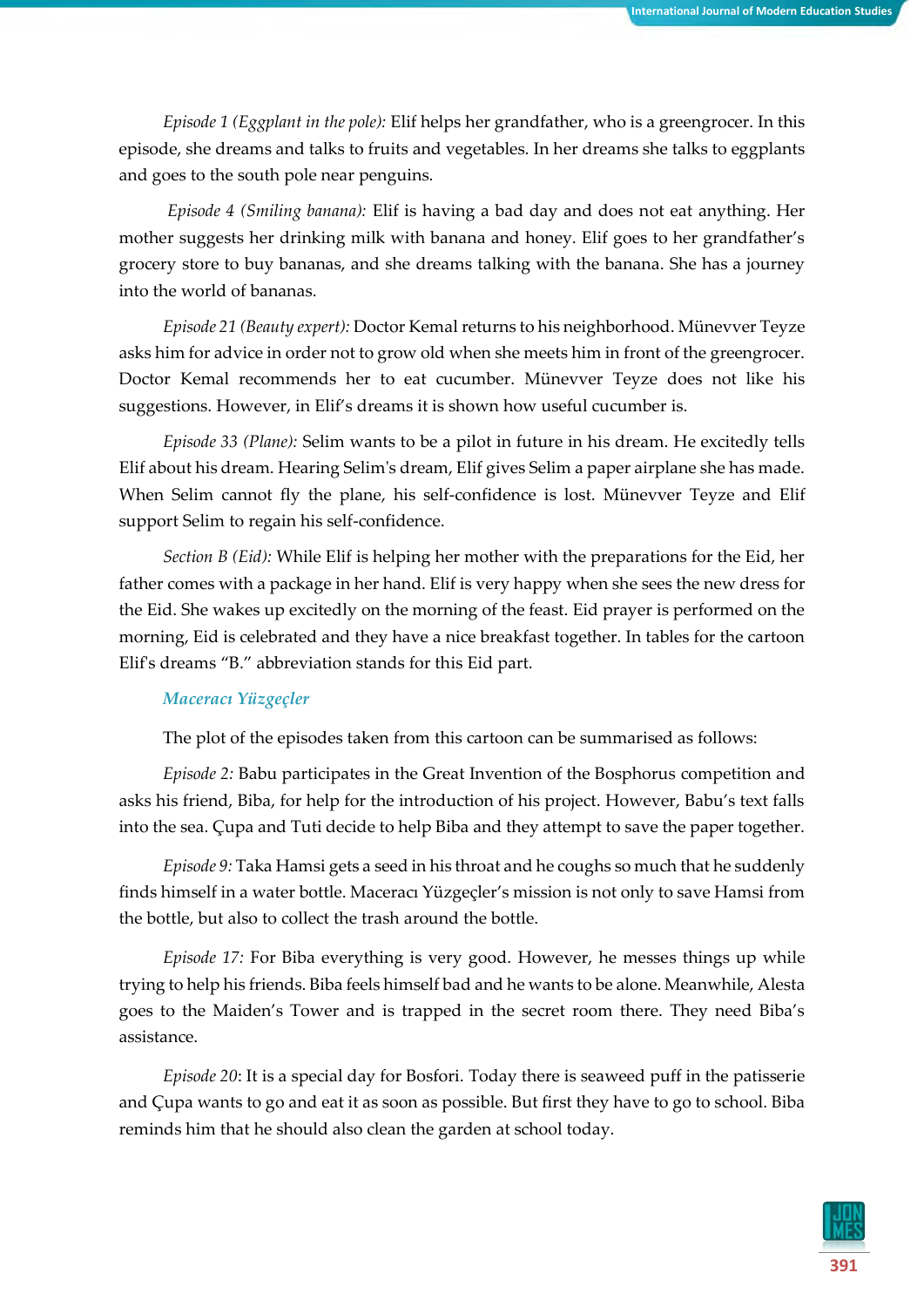*Episode 27:* Biba promises to meet many friends in one day. He loves Tuti, Babu, Çupa and Taka Hamsi very much and he does not want to make upset any of them. But it is not possible for him to be more than one place at the same time. It messes things up when he doesn't refuse any of them.